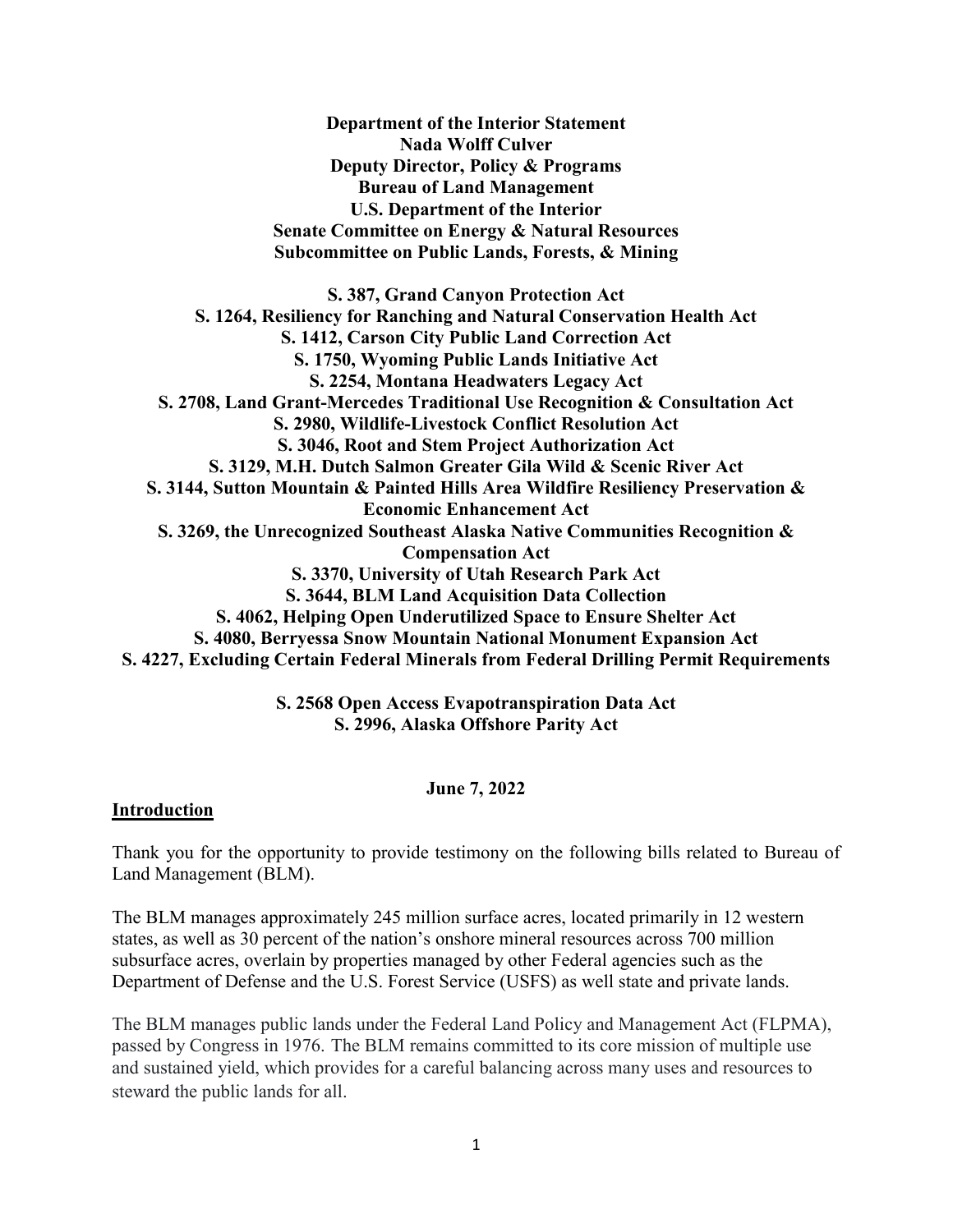Under the BLM's multiple use mandate, the BLM manages public lands for a broad range of uses, such as renewable and conventional energy development, livestock grazing, timber production, hunting and fishing, recreation, and conservation – including protecting cultural and historic resources. Lands managed by the BLM also provide vital habitat for more than 3,000 species of wildlife and support fisheries of exceptional regional and national value. In addition, the Biden Administration's America the Beautiful initiative emphasizes the conservation of the nation's natural resources recognizing that many uses of our lands and waters, recognizing that that many uses of our lands and waters, including working lands, can be consistent with the longterm health and sustainability of natural systems.

Overall, the BLM estimates that commercial activities on public lands, support nearly 524,000 jobs in timber, recreation, grazing, nonenergy minerals and the energy sector. That activity is the economic driver for communities across the West. It is also a significant generator of tax revenues that support state and local governments.

We appreciate the Sponsors' work on the bills under consideration today. A review of each of the bills follows.

## **S. 387, Grand Canyon Protection Act**

S. 387, the Grand Canyon Protection Act, would withdraw 1.01 million acres of Federal lands near Grand Canyon National Park in Arizona from the public land, mining, mineral leasing, and geothermal leasing laws. The bill would also direct the Government Accountability Office (GAO) to conduct a study of uranium stockpiles in the United States that are available to meet future national security requirements.

#### *Analysis*

Grand Canyon National Park, in northern Arizona, encompasses 278 miles of the Colorado River and adjacent uplands. Located on the ancestral homeland of 11 Associated Tribes, the Grand Canyon is one of the most spectacular examples of erosion anywhere in the world – unmatched in the incomparable vistas it offers visitors on its rim. The Grand Canyon is a majestic national treasure, drawing Americans from across the country to visit, and numerous Tribal Nations regard it as a sacred place.

President Biden has called for restoring balance to the management of our public lands and waters, creating jobs, and aligning the management of America's public lands and waters with our nation's climate, conservation, and clean energy goals. S. 387 puts in place protections for one of our nation's most iconic natural and cultural resources and safeguards recreational opportunities for the benefit of current and future generations. S. 387 aligns with the Administration's conservation goals and the Department of the Interior (Department) strongly supports the bill.

The BLM notes that Public Land Order 7787, issued in 2012, withdrew the proposed withdrawal area only from location and entry under the Mining Law of 1872 for a period of 20 years, leaving the lands available for mineral material sales and other activities under general land laws. The BLM recommends that the Sponsor consider amending the bill to continue to allow these limited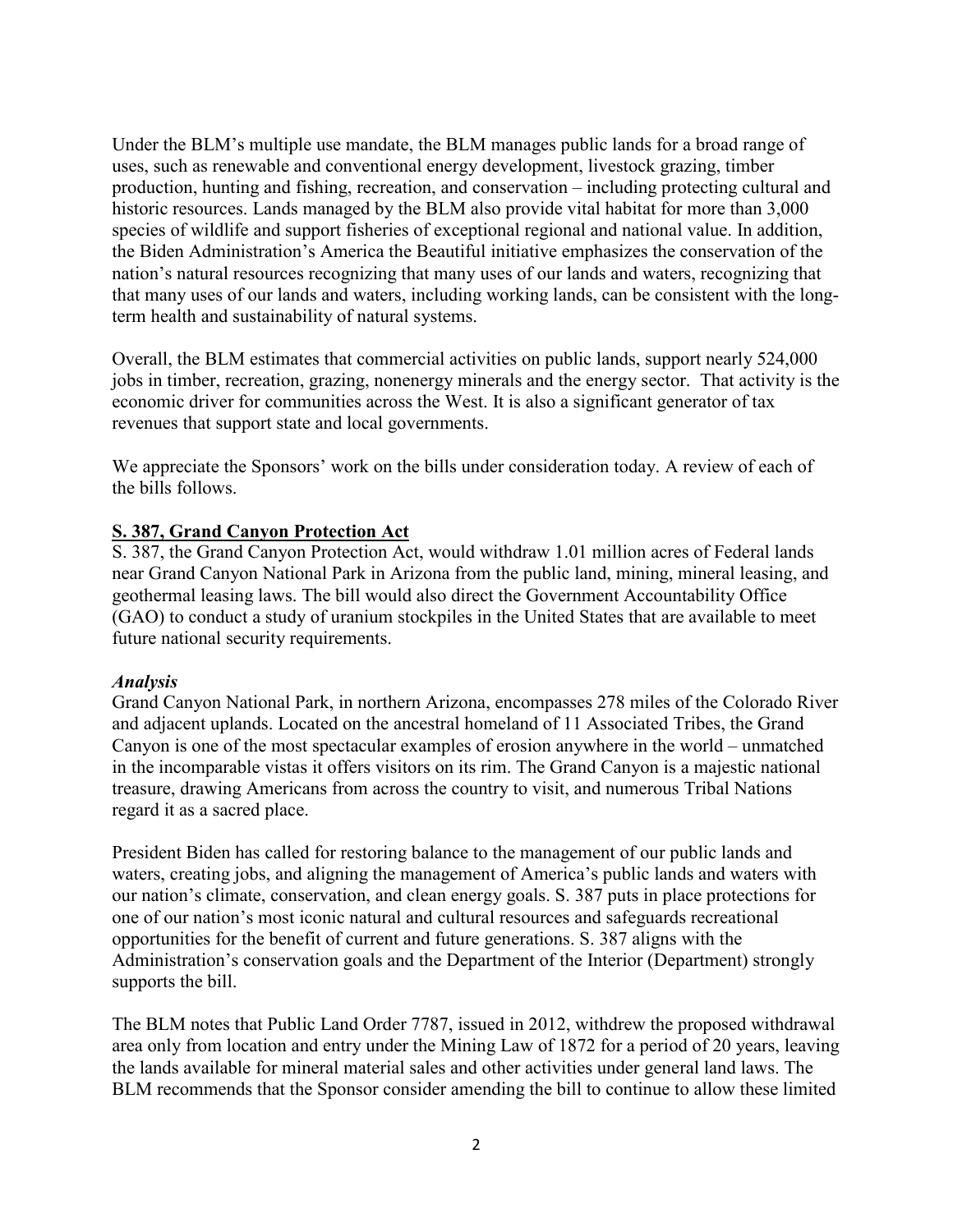multiple use activities. Having access to local mineral materials, such as sand and gravel, is an important concern of rural communities in the area. Mineral materials of this type are not readily available on private lands, and are used by local communities as well as the BLM, National Park Service (NPS), USFS, and the State of Arizona for maintenance of roads within the proposed withdrawal area.

In addition, the BLM has identified lands within the proposed withdrawal area as potentially suitable for disposal. The isolated nature of these parcels makes effective management by the BLM a challenge, and some are surrounded by private and state land. Other parcels are located where community expansion could reasonably occur. The BLM would welcome the opportunity to discuss modifications with the Sponsor that would allow for these narrowly tailored disposals. Lastly, the BLM notes that under the bill, new rights-of-way could be authorized in the withdrawal area, as consistent with other management priorities.

The BLM defers to the Department of Agriculture (USDA) regarding the bill's provisions affecting the management of lands under their jurisdiction.

## **S. 1264, Resiliency for Ranching and Natural Conservation Health Act**

S. 1264 requires the Secretary of the Interior to provide grazing permittees and lessees the use of alternative forage from temporary vacant allotments when they are displaced from their regular grazing allotments due to drought, wildland fire, and other unforeseen natural disasters. The bill also diverts Land and Water Conservation Fund (LWCF) dollars to improve rangelands and increase public access; doubles the term of grazing permits and leases from 10 to 20 years; and establishes new uses of Categorical Exclusions for certain permit and lease renewals.

## *Analysis*

The Department shares the Sponsor's interest in supporting displaced grazing permittees, identifying opportunities for increased efficiencies in public land grazing administration, and finding ways to make permit renewal less complex, less costly, and less time-consuming. The BLM would like to work with the Committee to advance these shared goals. However, the BLM does not support S. 1264, as it diverts LWCF funding and limits the BLM's ability to provide for appropriate environmental review and public involvement – critical components of the BLM's multiple-use management of the public lands.

The BLM is developing a suite of policies and management actions to manage drought, provide flexibility of use, restore ecologic function, and conserve resource values in the face of climate change and extreme drought. The BLM looks forward to continuing a dialogue with Congress throughout this process while maintaining the integrity of the National Environmental Policy Act (NEPA), the nation's bedrock environmental and citizen involvement law, and FLPMA, BLM's multiple-use statute requiring consideration of the many uses and values of the public lands.

## **Temporary Use of Vacant Grazing Allotments**

S. 1264 (Section 2) would amend FLPMA to provide for the temporary use of vacant allotments for holders of Federal grazing permits and leases during extreme natural events and disasters for a time not to exceed three consecutive grazing seasons. The BLM notes that we may authorize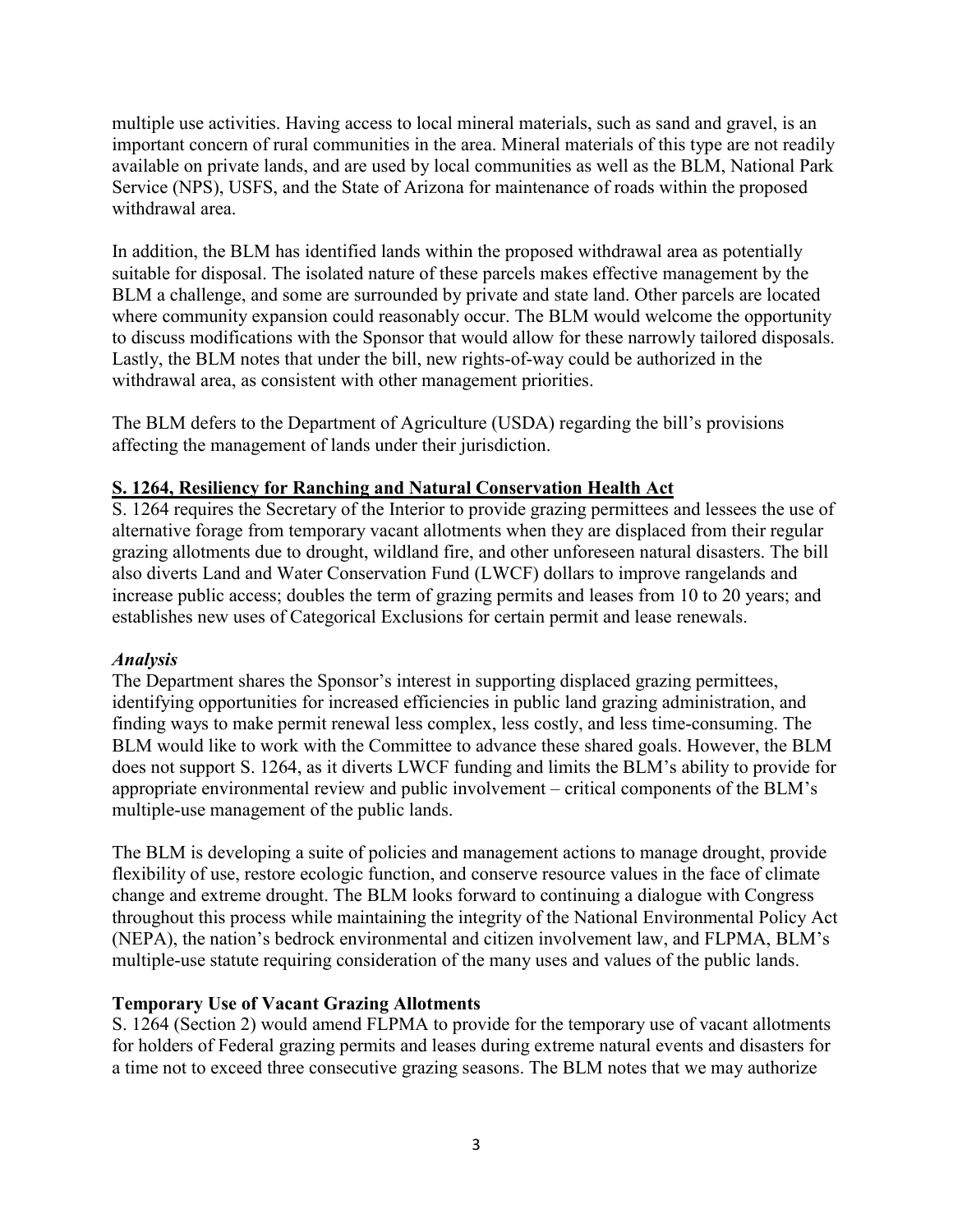the use of vacant allotments to assist permit and lease holders in the short term under existing authorities.

The BLM appreciates the Sponsor's direction to support grazing permittees during unforeseen natural events. As written, S. 1264 allows displaced permit and lease holders to graze vacant allotments for up to three consecutive grazing seasons. In cases of wildland fire, there may be instances where the size and severity of the fires necessitate rest from grazing for periods longer than three consecutive grazing seasons in order to implement and successfully establish rehabilitation treatments that will provide for resistance and resilience against future events. Similarly, there may be periods of prolonged, severe drought that last longer than three consecutive grazing seasons. The BLM currently allows displaced permit and lease holders to utilize a vacant allotment under a non-renewable permit that may be re-issued annually. The BLM would like to work with the Sponsor to allow displaced permittees to utilize vacant allotments as needed to ensure the health and recovery of their original allotment.

#### **Public Rangeland Resiliency Funds**

The bill (Section 3) would establish a "Range Betterment Account" to be used to carry out rangeland improvement projects and improve access to public lands. The Range Betterment Account would be endowed with monies from the LWCF. S. 1264 directs the amount of funds withdrawn from the LWCF to be the amount necessary to generate \$15 million dollars of investment income per year.

The LWCF was established by Congress in 1964 to fulfill a bipartisan commitment to safeguard natural areas, water resources, and cultural heritage, and to provide recreation opportunities for all Americans. Preliminary BLM estimates have calculated the amount that would be withdrawn from the LWCF under S.1264 to be up to a third of all LWCF funds provided to the BLM, the NPS, the U.S. Fish & Wildlife Service (FWS), the USFS, and State and local governments. The Department cannot support this provision as this substantial withdrawal of Land and Water Conservation Funds would be detrimental to LWCF programs across the Nation.

#### **Renewal Term of Grazing Permits / Leases**

S. 1264 (Section 4) would increase the term of grazing permits to up to 20 years, doubling the current allowable term of up to 10 years authorized under the Taylor Grazing Act of 1934. The BLM appreciates the Sponsor's goal to reduce administrative workloads, but notes that the BLM already has the authority to continue grazing permits, without changes to terms and conditions, if the BLM is unable to assess conditions. In these cases, the permit or lease may be continued until the date the Secretary completes any environmental analysis and documentation for the permit or lease required under NEPA. The BLM does not support doubling the term of grazing permits, as resource conditions change quickly and NEPA analysis is needed more than every twenty years to evaluate rangeland health.

#### **Authorizing Categorical Exclusion for Renewal of Grazing Permits & Leases**

Finally, the bill (Section 5) amends FLPMA to authorize the use of categorical exclusions under NEPA to renew certain grazing permits or leases, to authorize the temporary use of vacant grazing allotments, and to change minor terms and conditions of existing permits or leases, for use during emergencies and natural event disasters.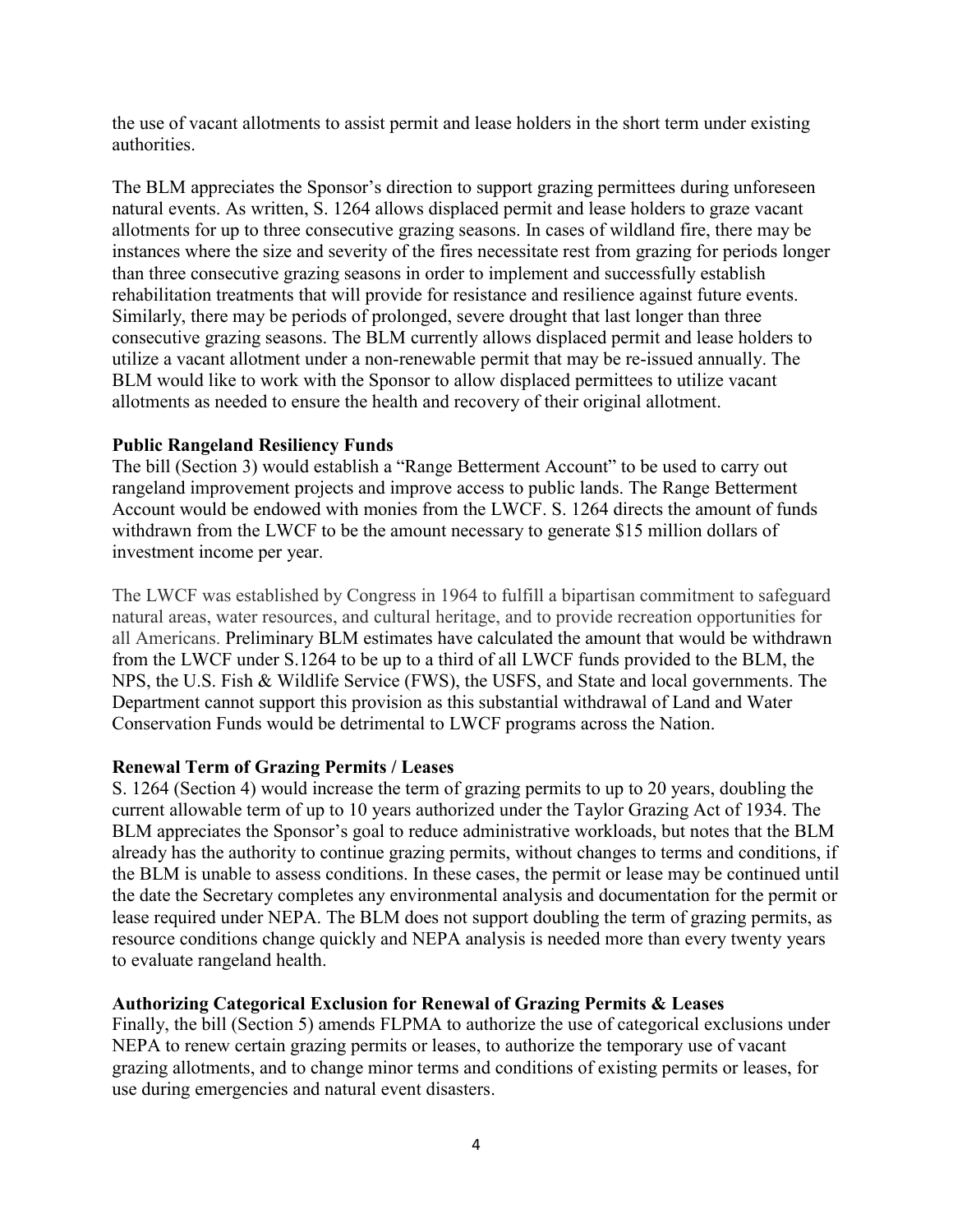Environmental analysis under NEPA is required before the renewal of grazing permits and leases to examine the potential direct, indirect, and cumulative environmental impacts of the renewal. Categorically excluding permit or lease renewals jeopardizes the health and productivity of public rangelands for the use and enjoyment of current and future generations. The BLM does not support this provision as it does not provide for adequate environmental review and reduces public involvement allowed under NEPA.

The BLM employs a number of flexibilities to maintain healthy rangelands while reducing hardships on ranchers as we face increasing levels of drought and wildfire. Under existing authorities, the BLM works with permit and lease holders to utilize vacant allotments, make voluntary adjustments within the terms of existing agreements, allow for temporary grazing of a neighboring allotment where there is extra forage, and approve temporary water hauling sites. The BLM continues to monitor environmental conditions closely and will adjust our actions and policy accordingly as conditions change.

## **S. 1412, Carson City Public Land Correction Act**

S. 1412, the Carson City Public Land Correction Act, provides for a series of land conveyances in Carson City, Nevada. The bill conveys approximately 258 acres of BLM-managed lands and approximately 0.5 acres of USFS land to Carson City; requires the disposal of approximately 28 acres of BLM-managed lands identified as the Prison Hills Property; authorizes Carson City to dispose of 75 acres of land for public purposes in which BLM has a reversionary interest; and allows for Carson City to convey to the Secretary of the Interior 21 acres of city property. The bill directs the proceeds of the land sales to be deposited in a "Carson City Special Account".

Sections 3 and 4 of the bill convey approximately 258 acres of BLM-managed lands and approximately 0.5 acres of USFS land to Carson City, Nevada, without consideration. Under the bill, Carson City would be required to pay for all administrative costs related to the conveyances and would be eligible to have the costs reimbursed through the Carson City Special Account. Additionally, Section 3 of the bill allows Carson City to sell all or a portion of the conveyed lands at fair market value with the proceeds from the sale to be deposited in the Special Account. Section 4 also requires the conveyed USFS lands to be used for their intended public purposes under the bill or they will revert to the USFS. The BLM defers to the USFS regarding the bill's provisions affecting the management of lands under its jurisdiction.

Section 5 of S. 1412 directs the disposal of approximately 28 acres of BLM-managed lands depicted as the "Prison Hills Property" to any interested party. Under this section, the administrative costs of the disposal would be covered by the person who enters into a disposal agreement with the Secretary. Carson City is required to retain the existing rights to public access, utility, and drainage easements across the selected lands. Section 6 allows Carson City to convey approximately 21 acres of city property – identified as Bennett Ave Properties and Pinion Hills Dr Property – to the Secretary of the Interior. If the city decides to convey the property, the Department is required to accept the request within 180 days and then immediately make available these 21 acres for disposal. Under the bill, Carson City is required to cover all costs associated with conveying these lands to the Department, and any party receiving federal land would be required to cover the administrative cost associated with the disposal action.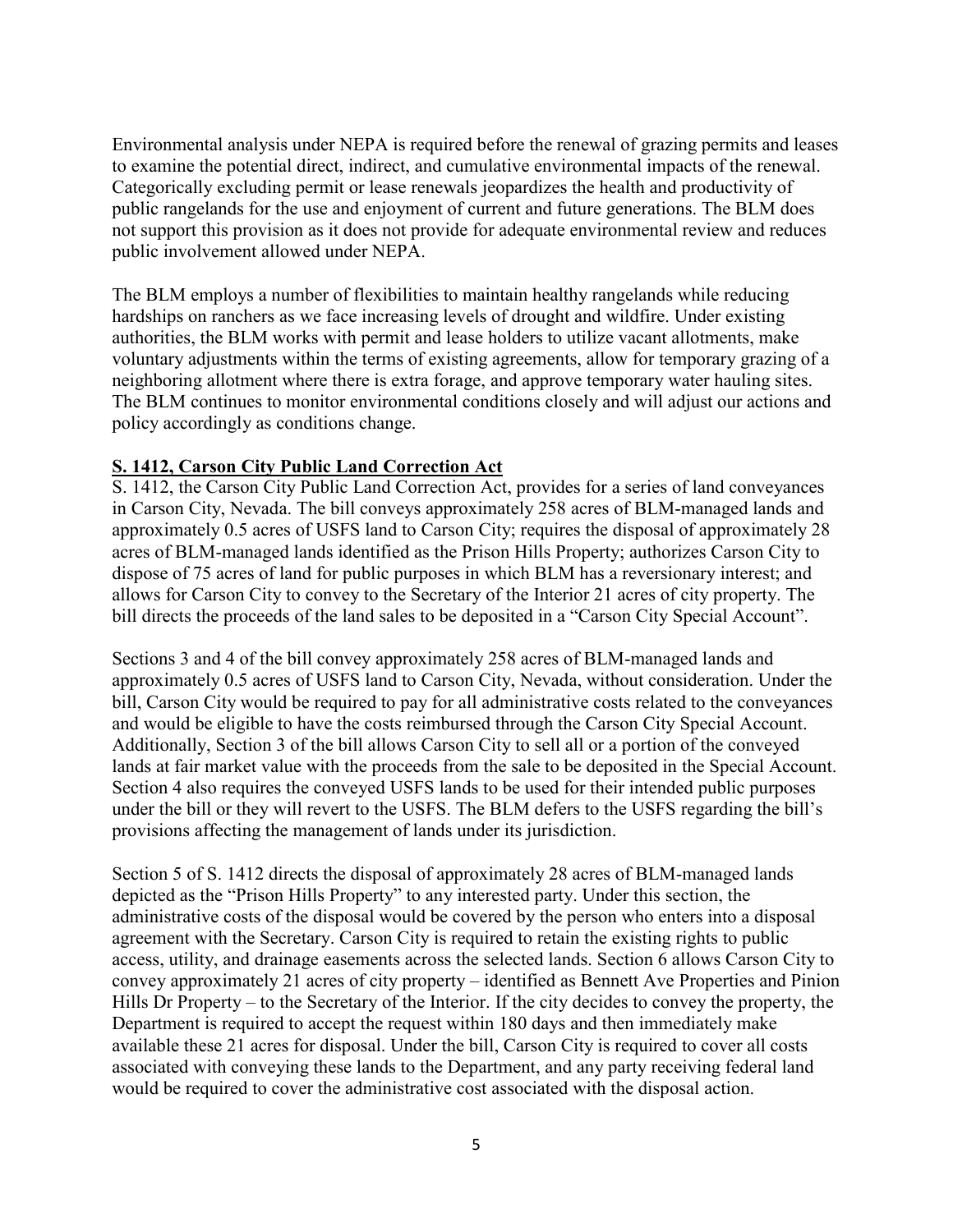Section 7 of S. 1412 directs the proceeds from any land sold under the authority of the bill to the Carson City Special Account. The bill specifies that the account is designed to reimburse the costs incurred by the Department and the USDA for the environmental analysis or surveys required to dispose federal land with the approval of the Carson City Federal Land Collaborative Committee, and could be available for Carson City to have costs reimbursed for habitat conservation and restoration projects; development and implementation of multijurisdictional hazardous fuels reduction projects; the acquisition of environmental sensitive land; wilderness protection; and capital improvement administrated by the BLM.

Finally, Section 8 of S. 1412 authorizes Carson City to enter into an agreement to sell, lease, or otherwise convey all or a portion of approximately 75 acres of identified city land in which the BLM has a reversionary interest to third parties for public purposes.

#### *Analysis*

In 1976, with the passage of the FLPMA, the BLM's mission is to sustain the health, diversity, and productivity of the public lands for the use and enjoyment of present and future generations. Under FLPMA, the BLM retains management of most public lands; however, Section 203 of FLPMA also authorizes the sale of certain public lands when the sales are in the public interest and consistent with publicly approved land use plans. Land sales conducted under FLPMA occur at the discretion of the Secretary and are made at fair market value in accordance with Federal law.

The BLM regularly leases and conveys lands to local governments and nonprofit entities for a variety of public purposes. These leases and conveyances are typically accomplished under the provisions of the Recreation and Public Purposes (R&PP) Act or through direction supplied by specific Acts of Congress. Such direction allows the BLM to help states, local communities, and nonprofit organizations obtain lands at nominal cost. As a matter of policy, the BLM generally supports these legislative conveyances at nominal cost if the lands are appropriate for disposal, will be used for public purposes consistent with the R&PP Act, and if the conveyances include reversionary clauses to enforce this requirement.

The BLM generally does not object to the proposed conveyances of public lands identified in S. 1412, but we would welcome the opportunity to work with the Sponsor and the Subcommittee to ensure consistency with the BLM's existing authorities and requirements under FLPMA. These requirements include the payment of fair market value as determined by an appraisal of the lands and interests transferred out of Federal ownership, surveys of the individual areas to identify the boundaries, analysis under the NEPA, and compliance with applicable environmental and cultural resource laws.

The BLM notes many of the conveyances of public lands to Carson City in Sections 3 through 6 of the bill are at no cost for the value of the property and are exempted from the land use planning process under FLPMA. Under Section 3 of the bill, Carson City would assume any costs for processing the conveyance of 258 acres of BLM-managed land. The BLM would like to work with the Sponsor to clarify whether those costs include all NEPA documentation and compliance requirements as well as administrative costs.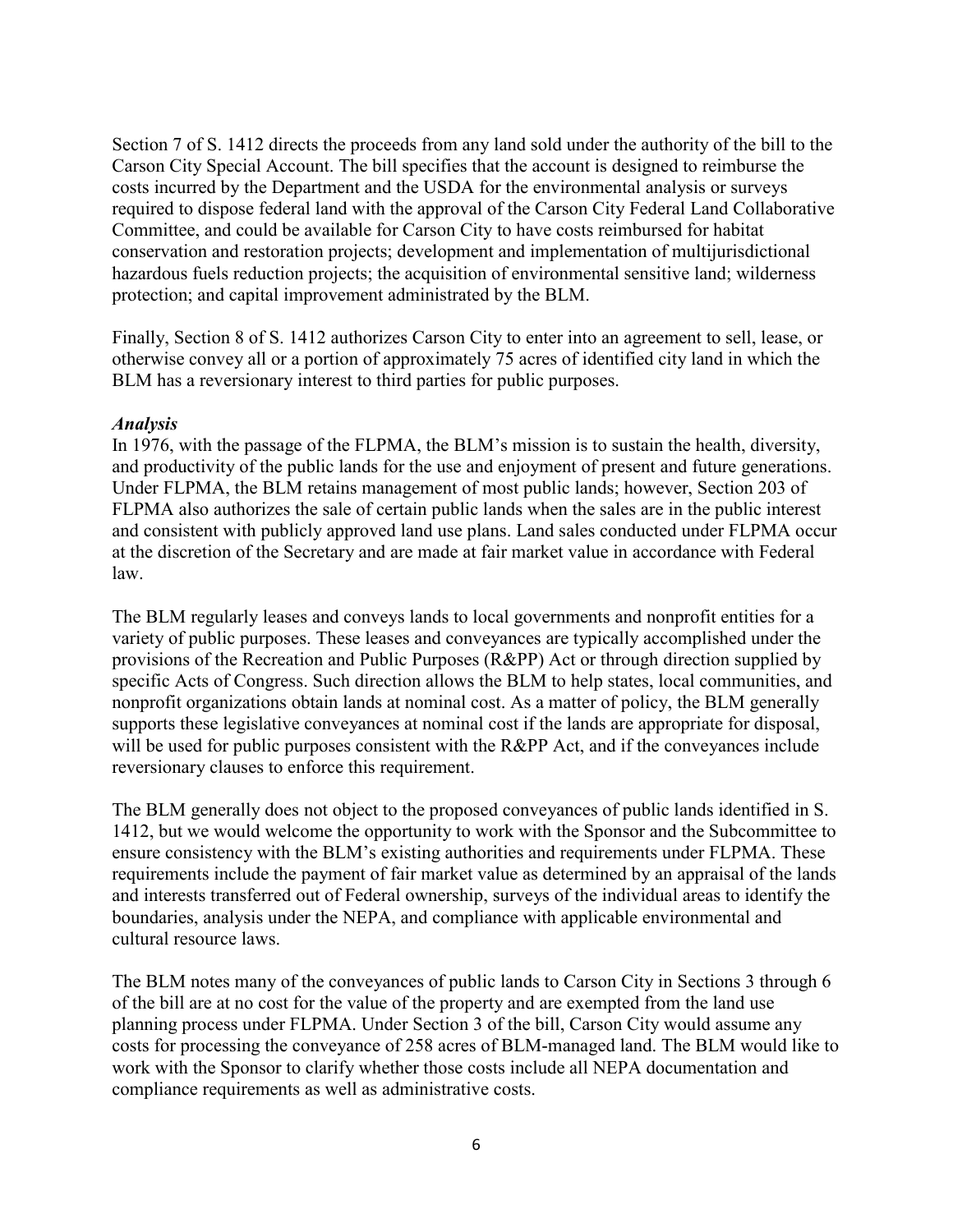Regarding the disposal of 28 acres of BLM-managed lands in Section 5 of the bill, the BLM would welcome the opportunity to work with the Sponsor on certain modifications. We recommend clarifying the intended recipient of the land and the mechanism envisioned for the disposal, such as through competitive or direct sale, or exchange. The BLM would also like to work with the Sponsor on boundary modifications to accurately reflect the intended acreage and location of existing easements. We also recommend modifying the bill to include a definition of "disposal agreement" and clearly identify the terms of the agreement.

The BLM has concerns with the transfer of 21 acres that are currently owned by Carson City to the Department, as specified by Section 6. As currently drafted, Carson City would convey lands to the Secretary, who must accept them, and then the BLM would make those lands available for disposal with conditions regarding ongoing access for the city. Under FLPMA, the acquisition and disposal of lands are discretionary actions that must consider local conditions and needs and determine whether the lands will serve the national interest. The BLM recommends amending Section 6 to ensure the Secretary maintains the discretion to accept lands into Federal ownership and provide for public input. The BLM is concerned that requiring the city to convey lands to the Department and then immediately dispose of them would create unnecessary administrative delays as the city already has the authority to dispose of their own land. We would like to work with the Sponsor to ensure any land sales or transfers align with the processes established under FLPMA. We would also like to work with the Sponsor to ensure the Secretary retains discretion over the proceeds from any federal land sales under this bill.

Finally, while the BLM supports the goal of conveying the reversionary interests of the 75 acres of lands identified in Section 8 of bill, we would like to work with the Sponsor to ensure the intended use of the lands conforms with the R&PP Act or ensures the receipt of fair market value of the lands and interests transferred out of Federal ownership.

## **S. 1750, Wyoming Public Lands Initiative Act**

S. 1750 designates over 15,000 acres of Wilderness Study Areas (WSA) as wilderness; releases from WSA status approximately 130,000 acres of BLM-managed WSAs; and designates four special management areas (SMA), three management areas, a motorized recreation area, and a National Conservation Area on approximately 94,000 acres of lands released from WSA status in the State of Wyoming. Additionally, the bill directs the BLM to study the potential for the development of special motorized recreation areas in Fremont County, and to pursue the exchange of State lands within the Lander Slope and Red Canyon Areas of Critical Environmental Concern (ACEC) for other lands managed by the BLM.

#### *Analysis*

Wilderness and WSAs are an essential component of conservation. The Biden Administration recognizes wilderness is a fundamentally important part of the American landscape, for practical and scientific values, and for the beauty, majesty, and solitude it provides. Wilderness and WSAs generate significant economic benefits to local communities by providing recreational opportunities while simultaneously supporting community and ecosystem health and biodiversity. The BLM does not support S. 1750, which would remove over 130,000 acres of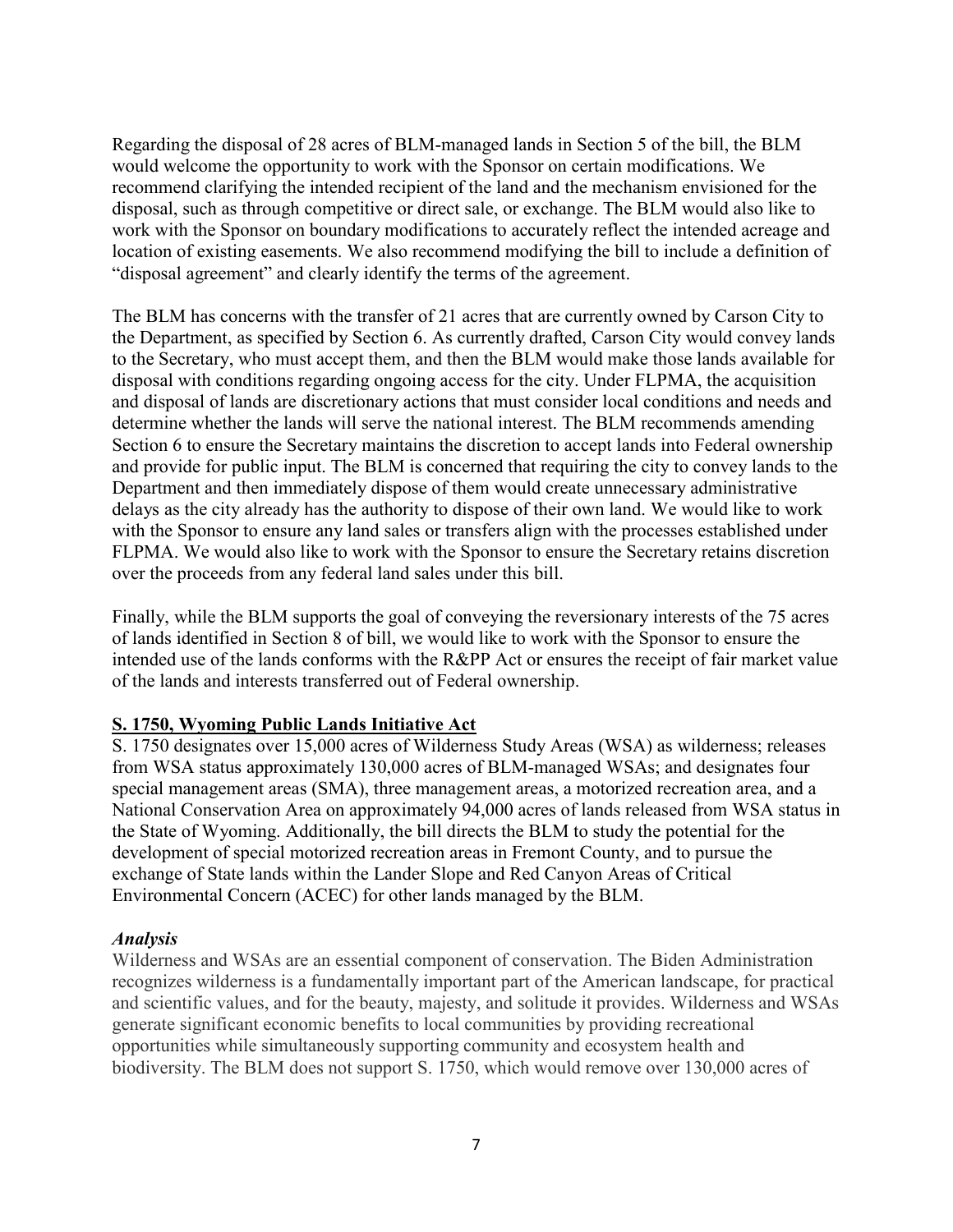public lands from conservation status. The BLM defers to the USDA regarding the bill's provisions affecting the management of lands under their jurisdiction.

FLPMA provides a clear statement on the retention and management of lands administered by the BLM. Section 603 of FLPMA provided direction under which the BLM became a full partner in the National Wilderness Preservation System established by the Wilderness Act of 1964. The first step of the Section 603 process—to identify areas with wilderness characteristics—was completed in 1980. The BLM identified over 800 WSAs encompassing more than 26 million acres of BLM-managed lands. The second step of the process, begun in 1980 and concluded in 1991, was to study each of the WSAs and make a recommendation to the President on their suitability or non-suitability for preservation as wilderness. The President was then directed to send wilderness recommendations to Congress within two years of receiving the Secretary of the Interior's recommendation.

The President's 1992 and 1993 wilderness recommendations to Congress are now 30 years old, and the on-the-ground analysis of their wilderness suitability is as much as 40 years old. During that time, resource conditions have changed, our understanding of natural resources has changed, and public opinion has changed. Today, WSAs remain undeveloped federal lands that retain their primeval character and influence, without permanent improvements or human habitation, and are managed so as not to impair their suitability for designation as wilderness.

S. 1750 designates BLM-managed lands within the Encampment River Canyon, Prospect Mountain, Sweetwater Canyon, and Bobcat Draw Badlands WSAs as wilderness. The BLM supports these wilderness designations, and if this bill moves forward, recommends the inclusion of additional acreage within the Encampment River Canyon and Bobcat Draw Badlands WSAs as wilderness. The BLM would like to work with the Sponsor to prevent the creation of small and isolated parcels of wilderness created by the exclusion of portions of the WSAs from wilderness designations.

Under the bill, the Bennett Mountain, Sweetwater Rocks, and Cedar Mountain SMAs are designated on lands released from the Bennett Mountain, Lankin Dome, Split Rock, Savage Peak, Miller Springs, and Cedar Mountain WSAs. Additionally, the Fortification Creek, Fraker Mountain, and North Fork Management Areas are designated on lands released from the Fortification Creek, Gardner Mountain, and North Fork WSAs. While the BLM appreciates the sponsor's direction to maintain some of the varied resource values of these areas, the BLM recommends a more targeted approach rather than releasing WSAs in their entirety for other uses and management priorities. Further, the BLM cannot support the wholesale release of the Dubois Badlands WSA to create the Dubois Motorized Recreation Area and Dubois Badlands National Conservation Area as the WSA falls within an elk wintering area, which is critical winter range for mule deer, and encompasses at least two sage-grouse strutting grounds.

S. 1750 would also release the Copper Mountain, Whiskey Mountain, and Honeycombs WSAs to be managed in accordance with the laws generally applicable to BLM-managed lands. While these lands were not recommended for wilderness designation in the BLM's 1991 recommendations, if these suitability recommendations were made today, many of them would likely be different. The Copper Mountain WSA encompasses 6,858 acres of mountainous BLM-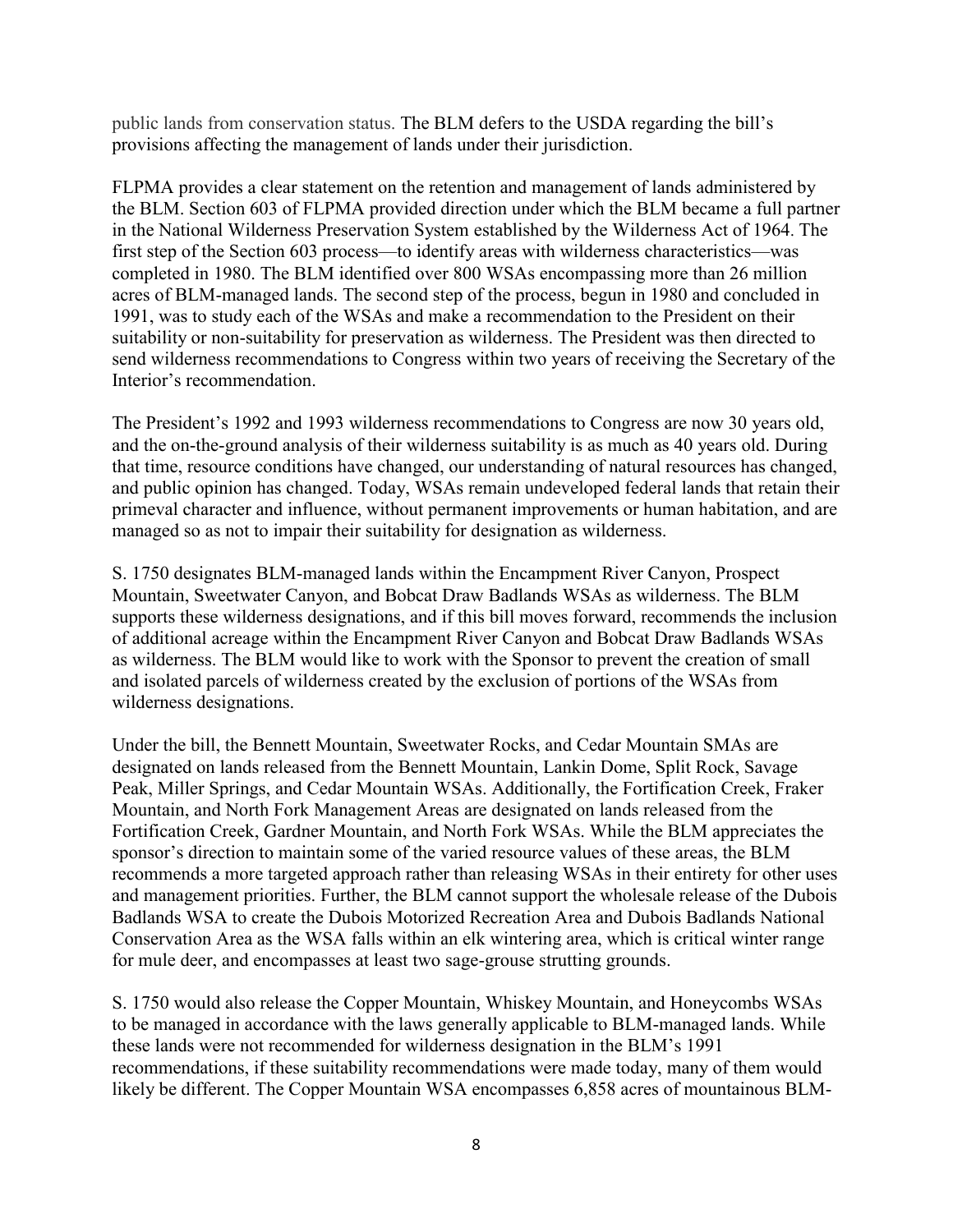administered land without any inholdings or split estate lands, while the Whiskey Mountain WSA and surrounding environments provide exceptional opportunities for backcountry hunting and host some of the largest concentrations of Rocky Mountain Bighorn Sheep in the United States. Lastly, the Honeycombs WSA consists of sharply eroded, strongly dissected badlands and rolling to steep hills that provide outstanding opportunities for solitude and primitive and unconfined recreation. The BLM cannot support release of these WSAs given their extensive wilderness characteristics including naturalness, solitude, opportunities for unconfined recreation, and special features.

Finally, the BLM notes that we support the direction of S. 1750 to pursue transfers in which land managed by the Bureau in Fremont County could be exchanged for land owned by the State that is within the boundaries of the Lander Slope and Red Canyon ACECs. Under the bill, these exchanges would occur in accordance with applicable laws. Further, the BLM supports the proposed study evaluating the potential for the development of special motorized recreation areas in Fremont County.

# **S. 2254, Montana Headwaters Legacy Act**

S. 2254, the Montana Headwaters Legacy Act, would add approximately 376 miles of river systems in Montana administered by the Secretary of the Interior through the BLM and the Secretary of Agriculture through the USFS to the Wild and Scenic River (WSR) System. For the BLM, the bill applies to approximately 28 river miles of the Madison and Yellowstone Rivers.

Under the bill, the segments of the Madison River administered by the BLM would include a 13.5-mile "recreational" river segment from 2,000 feet downstream of the Hebgen Lake Dam, downstream to the point at which the river leaves BLM-managed land; a 7-mile "wild" river segment from 800 feet downstream of the Madison Dam Powerhouse, downstream to the Lee Metcalf Wilderness boundary; and a 7-mile "recreational" river segment from the Lee Metcalf Wilderness boundary downstream to the BLM boundary at the Black's Ford Fishing Access Site. The segment of the Yellowstone River managed by BLM would consist of a 2,775 foot "recreational" river segment, part of a 19-mile segment from the Yellowstone National Park boundary in Gardiner, Montana, downstream to the confluence with Rock Creek and the Carbella Fishing Access Site.

## *Analysis*

Montana is known for its beautiful landscapes and free flowing rivers that draw thousands of visitors each year, supporting an extensive recreation economy. WSRs protect outstandingly remarkable values, free-flow, water quality, biodiversity and increase resilience to the impacts of climate change. The designation of these rivers will help ensure they continue to be an important natural resource and significant contributor to local economies for generations to come. S. 2254 aligns with the Administration's conservation goals, and the Department supports the bill.

The BLM defers to the USDA regarding the bill's provisions affecting the management of lands under its jurisdiction.

## **S. 2708, Land Grant-Mercedes Traditional Use Recognition & Consultation Act**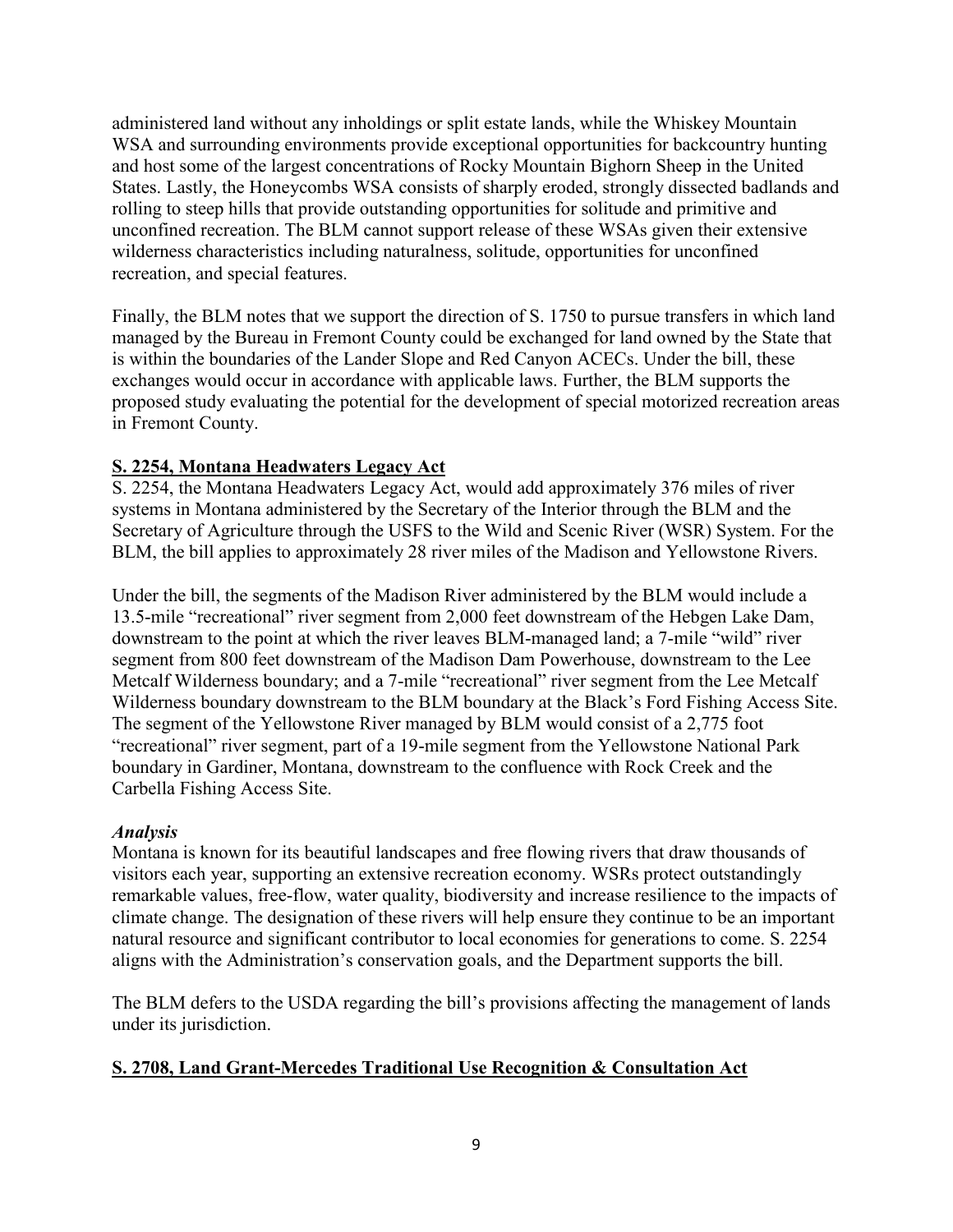S. 2708, the Land Grant-Mercedes Traditional Use Recognition and Consultation Act, requires the Department and the USDA – in consultation with the New Mexico Land Grant Council, the governing bodies of qualified land grant-mercedes, and Indian Tribes – to develop within two years written guidance pertaining to the management of lands within certain land grant-mercedes in New Mexico. Specifically, the guidance would describe the historical-traditional uses a community user or governing body of a qualified land grant-merced may conduct for noncommercial use on Federal land, as well as the activities that would require a Federal permit. The guidance would also clarify the permissible use of motorized vehicles and mechanized equipment for historical-traditional uses, and what is considered routine maintenance, or major or minor improvements to certain infrastructure owned or used by a qualified land grant-merced.

The bill specifies that the guidance also include policies and procedures for notice and comment on planning decisions, routine engagement, and major Federal actions that could impact historical-traditional uses of qualified land grant-mercedes. The bill directs the Secretaries where authorized to consider the socioeconomic conditions of community users and the annual operating budgets of governing bodies of qualified land grant-mercedes when determining whether to reduce or waive permit fees for historical-traditional uses.

S. 2708 also provides for additional consideration for historical-traditional uses by qualified land grant-mercedes when developing land use plans. Under the bill, the Departments would be required to provide for and evaluate impacts to historical-traditional uses in developing, maintaining, and revising land management plans under the FLPMA and the National Forest Management Act.

Finally, S. 2708 states that none of the bill's provisions shall be construed to impact the State's authority to regulate water rights or the management of game and fish; to impact any valid existing right or valid permitted uses, including grazing permits; to create any right to graze on Federal lands; or to impact any rights reserved for an Indian Tribe or members of an Indian Tribe.

#### *Analysis*

The BLM supports S. 2708, as it aligns with the Administration's priorities outlined in E.O. 13985, *Advancing Racial Equity and Support for Underserved Communities Through the Federal Government*, and with the Secretary's priorities to build healthy communities and economies and advance environmental justice. We recognize the importance of the historicaltraditional uses outlined in the bill to the land grant-mercedes communities, and we also appreciate the goal of enhancing the communication of Federal agencies with these communities.

The BLM works closely with New Mexico's land grant-mercedes and appreciates the cultural and historical role they have played and continue to play throughout New Mexico. The BLM has a liaison who interfaces with the New Mexico Land Grant Council, a state agency which represents the land grant-mercedes. The BLM liaison attends the Council's regular monthly meetings and keeps the council abreast of BLM activities that may be of interest to the land grant-mercedes throughout the state. The BLM also initiated a pilot process for online fuelwood permitting, which enables members from land grant-mercedes to apply for fuelwood permits online rather than requiring them to travel to obtain the permits in person. Furthermore, the BLM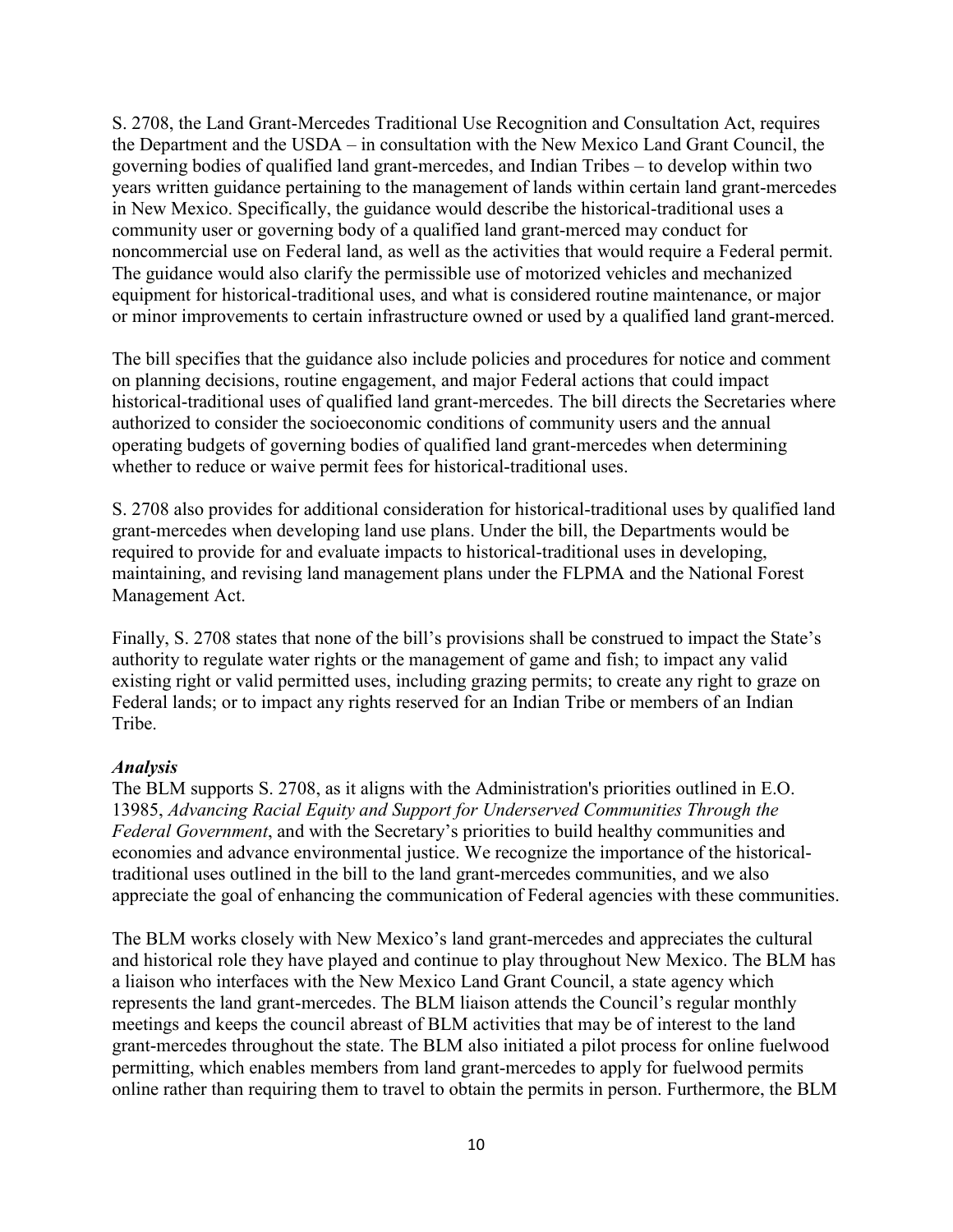invites those land grant-mercedes that are political subdivisions of the State of New Mexico to participate as cooperating agencies on planning efforts. This provides land grant-mercedes the ability to meet with the BLM throughout the planning process.

We would also welcome the opportunity to work with the Sponsor on some technical aspects of the bill. The BLM recommends the Sponsor provide a clear definition of "Federal Land" that does not include Federal Land held in trust for the benefit of Indian tribes or Pueblos. We would also recommend additional language to ensure that any Spanish grants that overlap with Tribal lands be excluded from the provisions of the bill. In addition, we would like to work with the Sponsor to clarify the use of the word "consultation" to ensure it does not conflict with the official Tribal consultation process.

The BLM defers to the USDA regarding any changes to the management of lands under its administration.

#### **S. 2980, Wildlife-Livestock Conflict Resolution Act**

S. 2980, the Wildlife-Livestock Conflict Resolution Act, directs the Secretary of the Interior and the Secretary of Agriculture to accept the donation of any valid existing grazing permits or leases within the State of New Mexico. Up to ten permits or leases may be donated in each fiscal year. When a permit or lease is donated, the Secretary is directed to permanently end grazing on the land covered by the donated permit or lease. In the case of common allotments, the donated permit or lease would result in an adjustment to the total grazing use allowed on the common allotment. Following a donation, the total grazing use on the common allotment may not exceed the average grazing use of the remaining permittees or lease holders for the fiveyear period preceding the donation.

#### *Analysis*

President Biden has recognized and honored the leadership role that farmers, ranchers, forest owners, hunters, and anglers already play in conserving the nation's lands, waters, and wildlife, and has made clear that his Administration supports voluntary stewardship efforts. This commitment includes a clear recognition that maintaining ranching in the West – on both public lands and private lands – is essential to maintaining the health of wildlife, the prosperity of local economies, and an important and proud way of life. At the same time, collaboration and consensus-building have led to significant conservation outcomes. Livestock grazing is an integral part of the BLM's multiple-use mission, and the BLM supports the goals of S. 2980 and the sponsor's efforts to advance locally-led and focused voluntary conservation to promote the health of landscapes.

The BLM has successfully implemented the legislated donation of grazing permits in the past, including donations within designated Wilderness units in Owyhee County, Idaho, the Cascade-Siskiyou National Monument and the California Desert Conservation Area. The term "donation" in S. 2980 is interpreted by the BLM to carry the same meaning, i.e., to be a voluntary relinquishment of the permit or lease to graze on a public land grazing allotment and the preferential position that the permittee or lessee enjoyed, in relation to other applicants, to receive that permit or lease. In the case of common allotments, the BLM notes that the adjustment of total grazing use to an amount not to exceed the five-year average of the remaining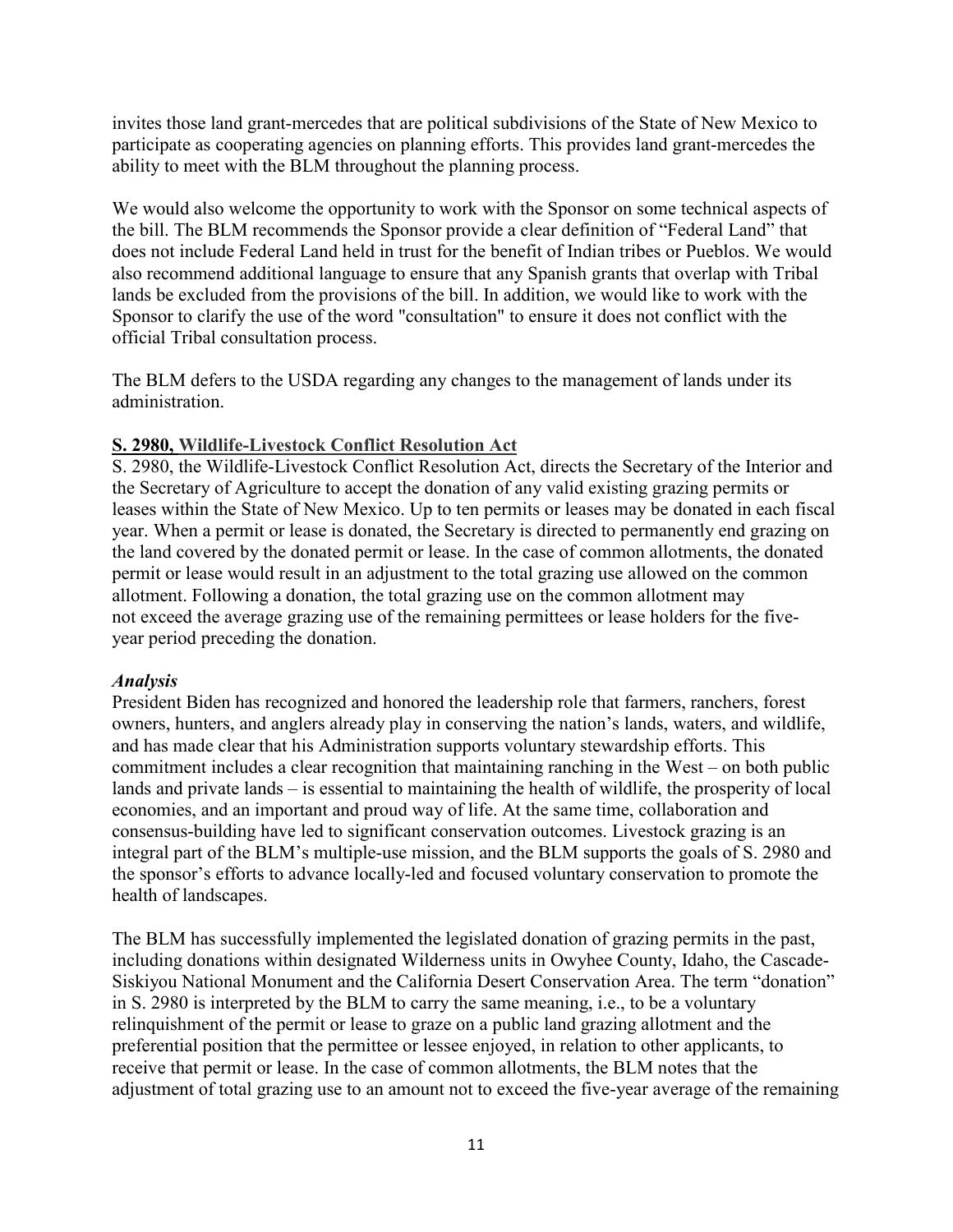permittees or leaseholders could result in a decrease in the grazing available to the remaining permittees or leaseholders of the common allotment. Under existing legislative authorities, donations of grazing permits on common allotments permanently reduce authorized grazing only by the amount of the donated permit and do not also affect the grazing permits of the remaining permittees who are not a party to the donation.

Finally, the BLM would like to work with the Sponsor on minor modifications to the bill to ensure an opportunity for public comment prior to donation. Providing for public comment would ensure that both the BLM and permit or lease holders have an opportunity to be informed by additional information and input regarding livestock grazing within specific areas. The BLM is committed to collaborating with those who work on the public lands and takes seriously its challenge to conserve and manage healthy rangelands for current and future generations.

## **S. 3046, Root & Stem Project Authorization**

S. 3046 authorizes the BLM and USFS to enter into contracts and agreements to conduct "Root and Stem" projects, which involve stewardship contracts to improve, maintain, or restore forest or rangeland health; restore or maintain water quality; improve fish and wildlife habitat; and reduce danger from wildfires, as outlined in section 604 of the Healthy Forests Restoration Act of 2003. Under the bill, Root and Stem projects must be designed and implemented through a collaborative process, be proposed prior to completing the environmental review process under NEPA, and may not exceed a period of ten years. S. 3046 establishes a statute of limitations of 120 days for legal action challenging a Root and Stem project or any activity under a Root and Stem project. Finally, the bill prohibits courts from enjoining Root and Stem projects if the court determines that the plaintiff is unable to demonstrate that their claim is likely to succeed on the merits.

#### *Analysis*

In the context of the BLM forestry program, "Stewardship" refers to the ability to trade forest products for land management services. Stewardship contracting authority includes agreements with nonprofits, best-value contracts, and a goods for services arrangement. Congress permanently authorized stewardship contracting through the 2014 Farm Bill, ensuring that the BLM will always have available this valuable tool. The BLM supports the goals of S. 3046 to facilitate efficient forest management and collaborative partnerships, and would like to work with the Sponsor to provide greater opportunities for judicial review.

S. 3046 requires environmental review for Root and Stem projects under NEPA to be conducted by an independent third party, selected by the entity carrying out a Root and Stem project and approved by the Secretary. Further, the NEPA work must occur after the parties enter into the contract or agreement. The Secretary is directed to review the independent third party for conflicts of interest, including any conflicts between the independent third party and the entity carrying out the Root and Stem project. The BLM interprets this provision as allowing Root and Stem contracts to include both NEPA review and the service work performed to achieve land management objectives. The BLM notes that new information gained during the NEPA process may have an impact on the scope of the service work necessary to achieve land management goals. While including NEPA review and service work in a single contract may improve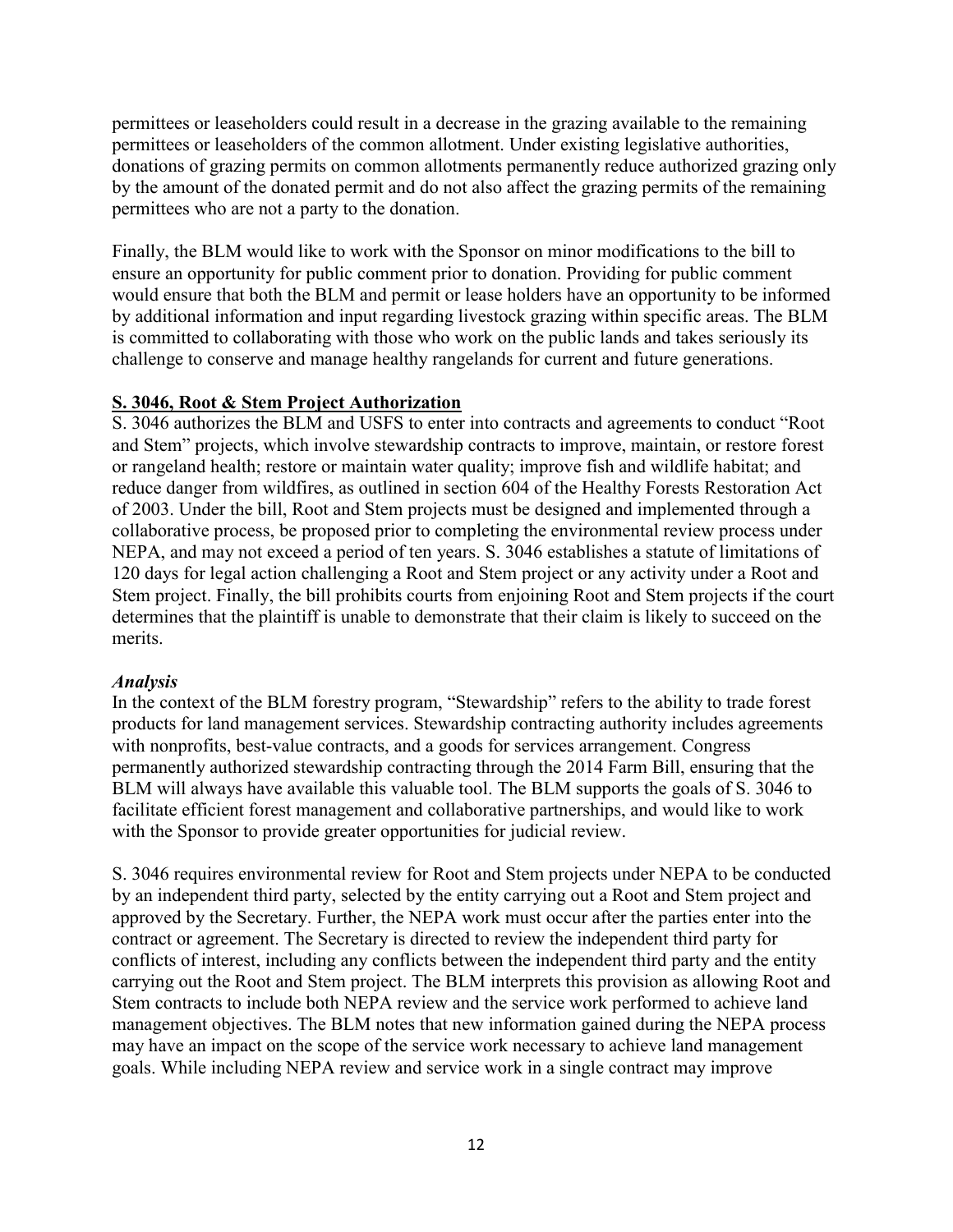efficiency, new information could necessitate contract modifications and detract from any efficiency achieved.

S. 3046 limits judicial review to 120 days from the date on which the Secretary concerned provides public notice of the award of a contract or agreement, and the date the Secretary issues a decision approving the Root and Stem project. The BLM recommends allowing concerned parties more than 120 days to bring action. Finally, the BLM recommends modifications to the bill allowing courts to issue injunctions when necessary to prevent irreparable harm.

#### **S. 3129, M.H. Dutch Salmon Greater Gila Wild & Scenic River Act**

S. 3129, the M.H. Dutch Salmon Greater Gila Wild and Scenic River Act, would designate nearly 450 miles of rivers and creeks of the Gila River system managed by the BLM and the USFS in New Mexico as components of the National WSR System. The BLM-managed sections in the bill include 2.1 miles of the Gila River in the area known as the Gila Lower Box to be designated as a recreational river; 6.1 miles of the Gila River in the Gila Lower Box as a wild river; and 2.4 miles of the Gila River in the area known as the Gila Middle Box as a wild river.

The bill requires the Department and the USDA to consult with Tribal governments, applicable political subdivisions of the state, and interested members of the public when preparing the comprehensive management plan for such segments. Any nonfederal land within or adjacent to a WSR segment designated by the bill that is acquired by the United States would be incorporated in and administered as part of the applicable segment. However, the bill prohibits the United States from acquiring such land without the owner's consent.

The bill also authorizes the Department and the USDA to construct, maintain, or replace fish barriers or other projects if necessary for the recovery of a species listed as endangered or threatened, if the species is identified as an outstandingly remarkable value of the river segment, or if the barrier is included in the applicable species recovery plan. Lastly, the bill would transfer 440 acres of land from the Gila National Forest to the Gila Cliff Dwellings National Monument, which is administered by the NPS.

#### *Analysis*

The Gila River and its watershed are part of one of the most iconic river systems in the Southwestern United States. The area provides habitat to many rare and unusual birds, and has one of the highest bird diversities in the state. In addition to its scenic, cultural, and ecological values, the river provides opportunities for canoeing or rafting during spring runoff, hunting, and year-round fishing and camping. The President's America the Beautiful initiative specifically emphasizes the value of conserving the nation's natural resources, recognizing that multiple uses of our lands and waters can be consistent with the long-term health and sustainability of natural systems. S. 3129 aligns with the Administration's goals to conserve at least 30 percent of our lands and waters by 2030, and the Department supports the bill.

The BLM's Mimbres Resource Management Plan (RMP) recommends designation of the Gila Lower Box and the Gila Middle Box as Wild and Scenic River Study Areas due to their freeflowing nature and the presence of Outstandingly Remarkable Values (ORVs). The BLM notes that S. 3129 would designate all but .84 miles of the river within the Gila Lower Box as a Wild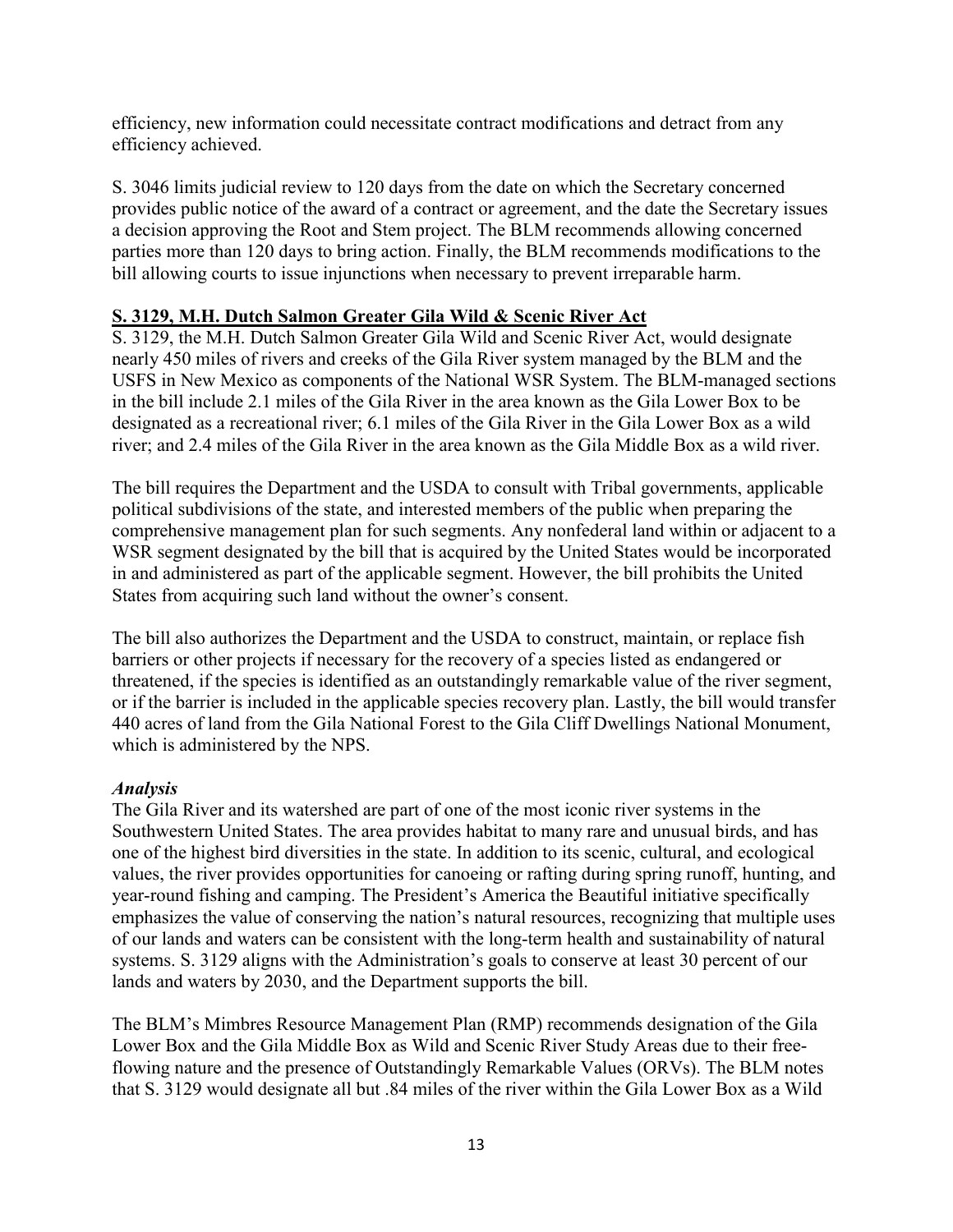and Scenic River, and the BLM recommends that the Sponsor consider including this remaining portion within the designations provided by the bill. In addition, the BLM recommends that the Sponsor consider a wild designation for those river segments that cross through WSAs and Areas of Critical Environmental Concern.

The bill also proposes to transfer 440 acres of land from the Gila National Forest to the Gila Cliff Dwellings National Monument. The NPS already manages these lands and associated facilities through an agreement with the USFS. This transfer, which is supported by both agencies, would provide administrative clarity and improve efficiency. The NPS would not anticipate any substantial changes to the uses of the transferred lands.

In addition, the FWS is concerned that S. 3129 may hinder recovery efforts for native species in the Gila River basin, and would welcome the opportunity to work with the Committee and the bill's Sponsors to ensure the Service can continue to manage native species in the Gila basin.

The BLM defers to the USDA regarding the bill's provisions affecting the management of lands under their jurisdiction.

## **S. 3144, Sutton Mountain & Painted Hills Area Wildfire Resiliency Preservation & Economic Enhancement Act**

S. 3144 would establish the 65,000-acre Sutton Mountain National Monument in north central Oregon. The bill directs the development of a comprehensive management plan for the long-term conservation of the monument, a travel management plan, and a wildfire risk assessment and mitigation plan. S.3144 releases the Sutton Mountain and Pat's Cabin WSAs, 28,878 acres and 9,817 acres respectively, within the boundary of the monument from WSA status while including direction to manage the lands to maintain their existing wilderness character.

Further, the bill directs the Secretary of the Interior to accept the voluntary relinquishment of any valid existing grazing permits or leases on lands within the monument. When a permit or lease is donated, the Secretary is directed to permanently end grazing on the land covered by the donated permit or lease. The bill also provides for three equal value land exchanges, including 825 acres of non-Federal land and 847 acres of Federal land, and conveys 1,486 acres of BLM-managed lands to the City of Mitchell and Wheeler County, Oregon, for recreation or other public purposes. Lastly, the bill withdraws the lands within the monument from operation of the public land, mining, and mineral and geothermal leasing laws, with an exception for the use of saleable minerals for road maintenance.

## *Analysis*

The lands proposed for designation as the Sutton Mountain National Monument provide the public with opportunities to enjoy the scenic beauty of the Sutton Mountain, Pat's Cabin, and Painted Hills areas, while also learning about their natural history and early settlement history. These lands provide habitat to pronghorn, deer, and elk as well as recreational opportunities for adventurous thrill-seekers and mellow nature enthusiasts alike. Visitors to the area engage in hiking, primitive camping, big game and upland hunting, horseback riding, back-country exploration, photography, and rock and fossil study in steep, challenging terrain. The national monument designation provided by the bill will conserve and protect these cherished public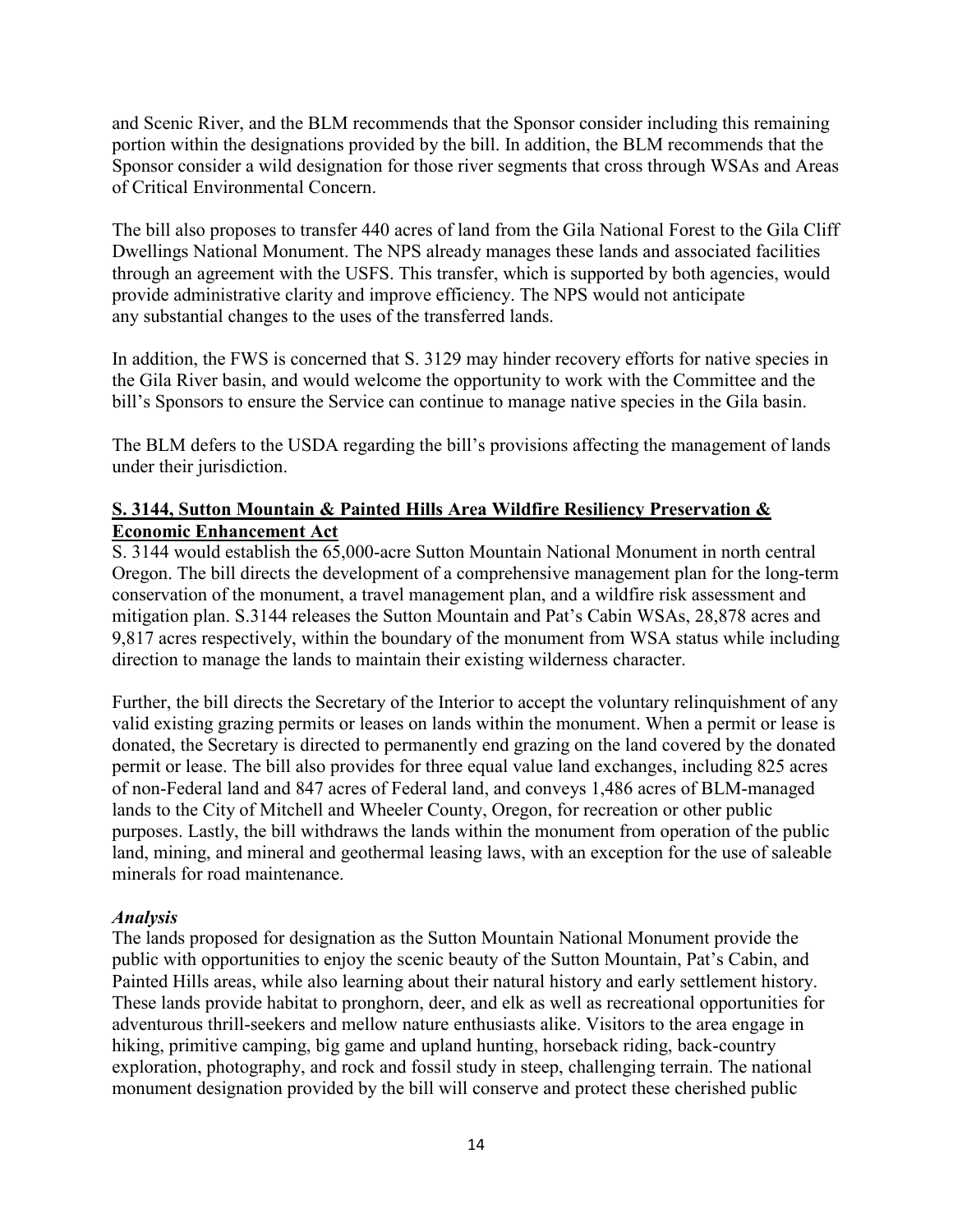lands. The BLM supports S. 3144 as it aligns with the Administration's conservation goals, and we would welcome the opportunity to work with the Sponsor on minor modifications.

#### **Establishment of Sutton Mountain National Monument**

The proposed Sutton Mountain National Monument would be composed of upper and lower units managed to address their unique characteristics, resources, objects, and values. S. 3144 directs the creation of a Monument Management Plan within two years of enactment. The bill requires the plan to direct the Upper Unit, including the Pat's Cabin and Sutton Mountain WSAs, to be managed to maintain wilderness characteristics; enhance nonmechanized, primitive, and unconfined recreation opportunities; and include passive habitat management. The management of the Lower Unit would be directed to prioritize new and expanded opportunities for both mechanized and nonmechanized recreation and include active habitat restoration. The BLM appreciates the Sponsor's efforts to maintain wilderness characteristics of the upper unit following release of the Pat's Cabin and Sutton Mountain WSAs. We would like to work with the Sponsor to develop legislative text further outlining how the released WSAs of the Upper Unit should be managed to preserve wilderness character.

Additionally, S. 3144 requires the BLM to develop a Comprehensive Travel Management Plan establishing specific requirements for the Upper and Lower Units. Under the bill, the Comprehensive Travel Management Plan must prohibit motorized and mechanized use in the Upper Unit with limited exceptions for administrative purposes, access to inholdings, and the construction of motorized routes necessary for public safety. In the Lower Unit, temporary motorized routes may be developed to assist with the removal of juniper. The BLM recommends the addition of legislative text defining administrative purposes to clarify whether the motorized use exception for the Upper Unit applies only to governmental administrative purposes or also applies to grazing permit holders and special recreation permit holders, among others. Further, the BLM recommends the addition of language allowing for construction and maintenance of motorized routes and parking areas to mitigate potential adverse impacts to wildlife habitat and to ensure parking facilities for persons with disabilities in the Lower Unit.

## **Voluntary Relinquishment of Voluntary Grazing Permits or Leases**

S. 3144 allows grazing established before the monument's designation to continue subject to applicable law, policy, and regulations. Further, the bill directs the Secretary to accept the voluntary relinquishment of any valid existing grazing permits or leases on lands within the proposed monument. When a permit or lease is relinquished, the Secretary is directed to permanently end grazing on the land covered by the donated permit or lease. If a permit or lease holder voluntarily relinquishes less than the full level of grazing use authorized under the permit or lease, the Secretary must reduce the authorized grazing level to reflect the voluntary relinquishment. The BLM supports this effort to advance locally-led and focused voluntary conservation to promote the health of unique and treasured landscapes.

## **Land Exchanges & Conveyances**

Under the bill, the BLM is directed to accept offers to exchange three specific parcels of non-Federal lands for three parcels of BLM-managed lands for equal value. Combined, the exchanges would impact 825 acres of non-Federal land and 847 acres of Federal land. Should either the Federal or non-Federal parcels exceed the value of the other, the exchange will be equalized by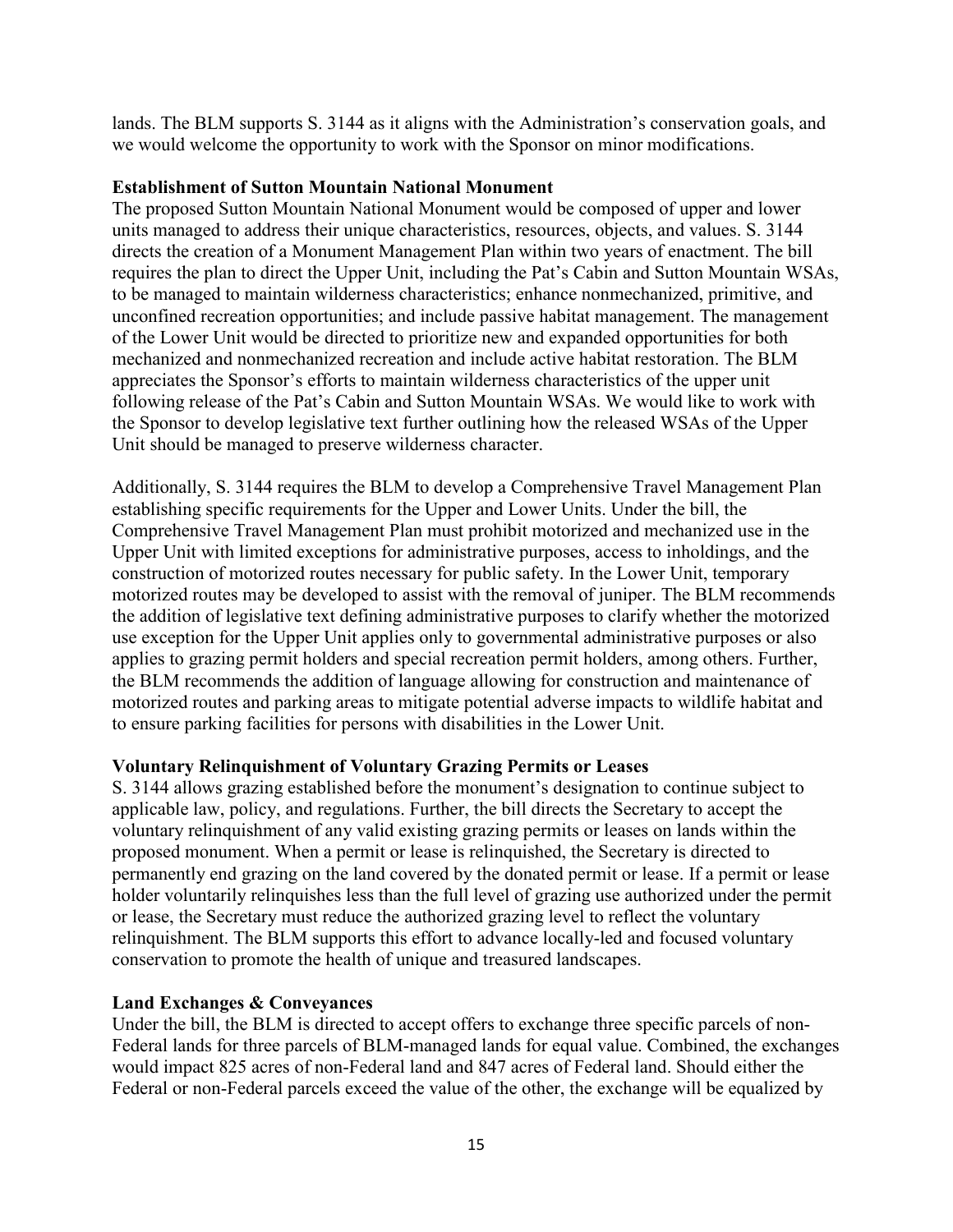adjusting the acreage to be exchanged. Appraisals of the land must be conducted under nationally recognized appraisal standards. The BLM recommends including provisions addressing encumbrances, requiring Environmental Site Assessments to determine if hazardous waste is present, and requiring any necessary remediation prior to the exchange.

S. 3144 also directs the BLM to convey 1,327 acres of BLM-managed lands to the City of Mitchell and 159 acres to Wheeler County for recreation or other public purposes consistent with the R&PP Act. Not more than 50 acres may be used for either senior housing or economic development. Under the bill, should the parcels cease to be used for these purposes, the lands would revert to the United States. The BLM recommends the addition of legislative text directing that any lands to be reverted to the United States remain under city and/or county ownership if any hazardous material remediation work is required and is not yet completed.

The BLM notes that the Treaty of 1855 with the Confederated Tribes of the Warm Springs provides rights to the Tribes to harvest fish, game, and other foods outside the reservation boundaries, including the lands to be conveyed. The BLM recommends amending the bill to require an assessment of the impact of the proposed conveyances on Tribal treaty rights before the conveyances are executed, and conditioning conveyances upon the assurance of satisfaction of tribal treaty rights.

## **Withdrawal**

Lastly, S. 3144 withdraws the lands within the monument from operation of the public land, mining, and mineral and geothermal leasing laws. The bill creates an exception to permit the continued development of saleable minerals for road maintenance from a specified gravel pit in the monument. The BLM notes there are additional gravel pits within the boundaries of the proposed monument and recommends the addition of language clarifying the Sponsor's intent regarding the additional gravel pits.

## **S. 3269, the Unrecognized Southeast Alaska Native Communities Recognition & Compensation Act**

S. 3269 would amend the Alaska Native Claims Settlement Act (ANCSA) (P.L. 92-203) to authorize the Southeast Alaska Native communities of Haines, Ketchikan, Petersburg, Tenakee, and Wrangell to organize as Urban Corporations under Sealaska Corporation, the regional corporation for Southeast Alaska. The bill also directs the Secretary to convey approximately 23,040 acres of surface estate in the Tongass National Forest to each urban corporation, and to convey the subsurface estate underlying the same lands to Sealaska Corporation. S. 3269 further notes that Congress intends such conveyances to be made within two years from the date the corporations are formed.

## *Analysis*

In 1971, Congress passed ANCSA, which settled aboriginal land claims in Alaska by entitling Alaska Native communities to select and receive title to 46 million acres of Federal land. The Act established a corporate structure for Native land ownership in Alaska under which Alaska Natives would become shareholders in one of over 200 private, land-owning Alaska Native village, group, urban, and reserve corporations and/or one of 12 private, for-profit, land-owning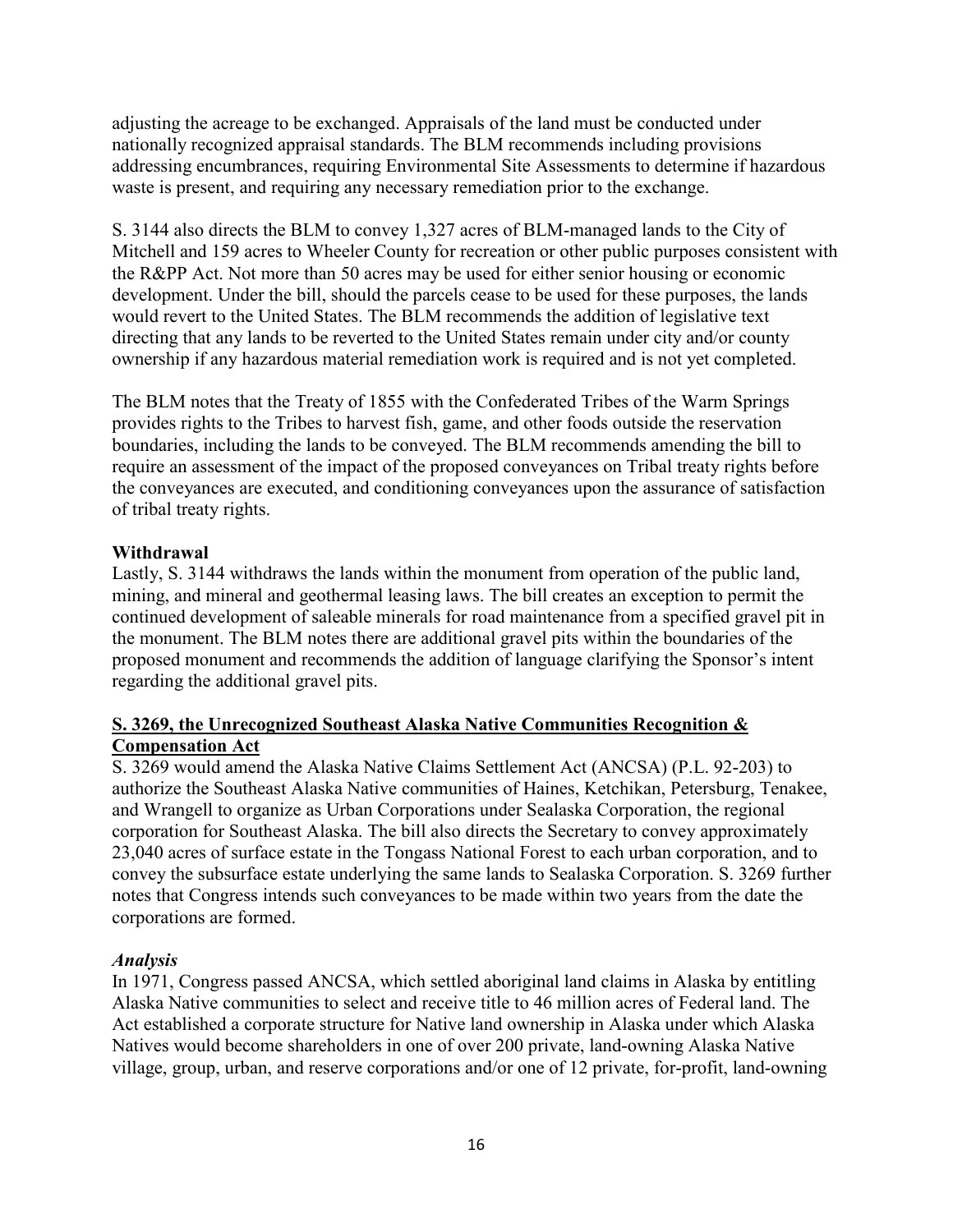regional corporations. Most Alaska Natives are enrolled in two corporations; the corporation representing the community where they lived in 1970 and a regional corporation.

Each regional corporation encompasses a specific geographic area and is associated with Alaska Natives who had traditionally lived in the area. For each corporation, whether village or regional, ANCSA provided at least two potential acreage entitlements through which it could select and receive ownership of Federal lands. For Alaska Natives who were non-residents of the state at the time the Act was signed into law, ANCSA authorized a non-landowning 13th Regional Corporation.

Due to a monetary settlement of aboriginal title prior to ANCSA (*Tlingit and Haida Indians of Alaska* and *Harry Douglas, et al.* v. *United States*, 182 Ct. Cl., 130, 389 F.2d 778, 1968), land entitlements in Southeast Alaska differ from those in the rest of the state. Section 16(a) of ANCSA withdrew lands for 10 specific Native villages located in Southeast Alaska, which did not include the communities of Haines, Ketchikan, Petersburg, Tenakee, and Wrangell.

The communities of Haines, Ketchikan, and Tenakee have previously applied for eligibility for lands and benefits under ANCSA. The Bureau of Indian Affairs (BIA) originally determined Haines as eligible to receive land and benefits under ANCSA but reversed its decision in February of 1974. The BIA also determined Tenakee and Ketchikan to be ineligible.

All three appealed the BIA's decisions to the Alaska Native Claims Appeal Board (ANCAB), an *ad hoc* Interior appellate board established specifically to hear appeals on ANCSA matters. The ANCAB found that Congress intended to grant benefits only to the 10 villages listed in Sec. 16(a) of ANCSA and affirmed BIA's decisions. Petersburg and Wrangell did not apply for eligibility, and none of the five villages filed land selection applications.

As the Secretary of the Interior's designated survey and land conveyance agent, the BLM is the Federal agency tasked with transferring to Alaska Native corporations title to the 46 million acres as required by ANCSA. The BLM's Alaska Land Transfer program administers the transfer of lands to individual Alaska Natives under the Alaska Native Allotment and Alaska Native Veterans Allotment Acts, the transfer of 46 million acres to Alaska Native communities under ANCSA, and the conveyance of 104.5 million acres to the State of Alaska under the Alaska Statehood Act.

The Department appreciates the Sponsor's efforts to resolve this long-standing dispute regarding ANCSA eligibility for the Alaska Native communities of Haines, Ketchikan, Petersburg, Tenakee, and Wrangell. The Department would like to work with the Sponsor on a few technical modifications to ensure that previous and future allocations to regional corporations are unaffected by this bill, as well as the public easement process outlined in S. 3269, so it more closely aligns with current BLM procedures. The Department defers to the USFS on issues related to the land designated by the bill to be transferred, as the designated lands are all within the Tongass National Forest.

## **S. 3370, University of Utah Research Park Act**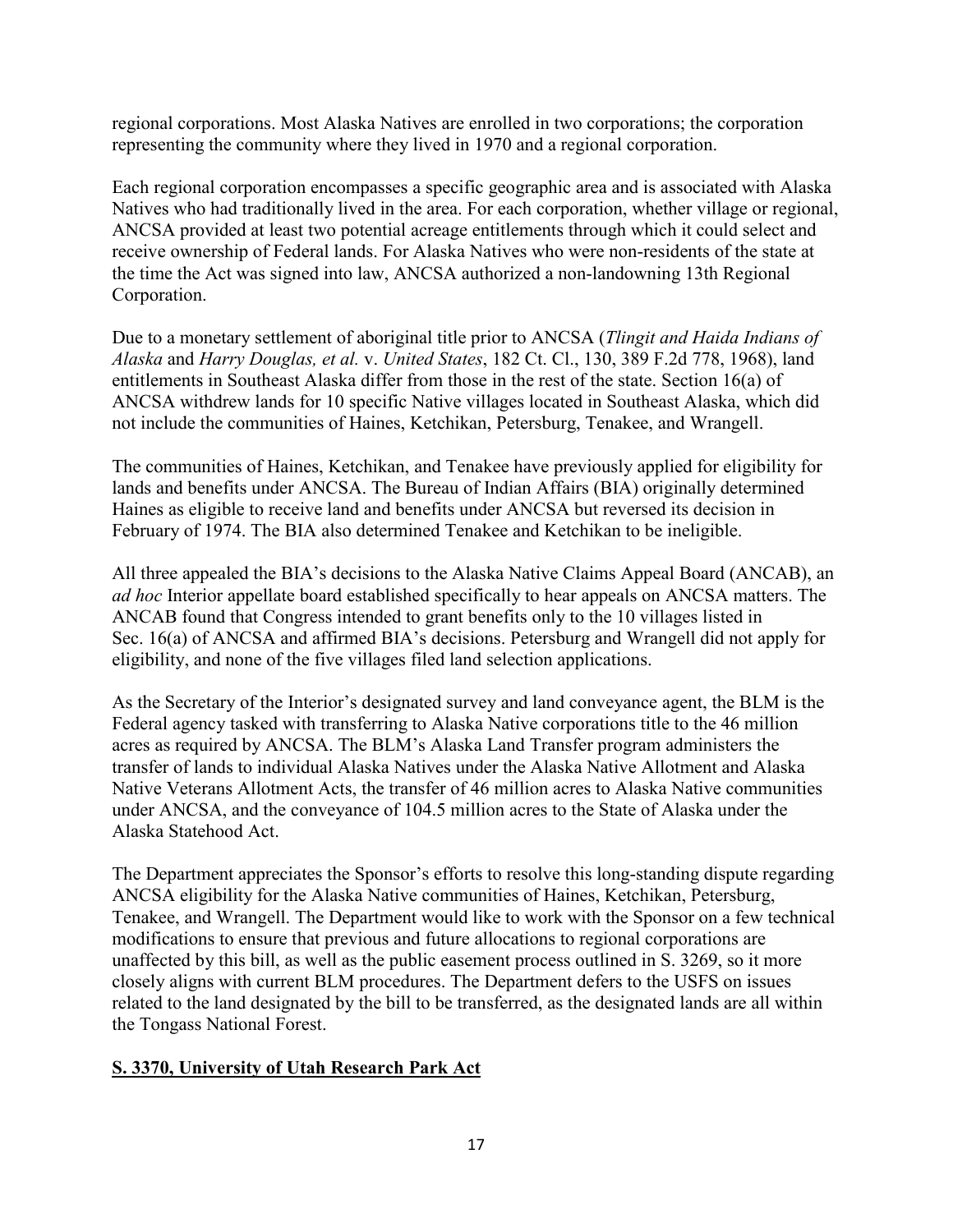S. 3370, the University of Utah Research Park Act, would release, without consideration, the Federal government's reversionary interest in a 593-acre parcel conveyed by patent to the University of Utah (University) under the R&PP Act.

#### *Analysis*

The BLM regularly transfers public land to local governments and nonprofits for a variety of public purposes. These transfers are typically accomplished under the provisions of the R&PP Act or through direction supplied through specific Acts of Congress. The R&PP Act is a statute frequently used by the BLM to help States, local communities, and nonprofit organizations obtain lands – at no or low cost – for important public purposes such as parks, schools, hospitals and other health facilities, fire and law enforcement facilities, courthouses, social services facilities, and public works.

Because these public purpose lands are conveyed at far below market value, R&PP Act conveyances and many similar legislated conveyances include a reversionary clause requiring that lands be used for public purposes or revert to the Federal government. Over the years, the BLM has consistently required the payment of fair market value for the reversionary interest, in accordance with FLPMA requirements for disposal of lands or interests in land.

In the 1930s, the U.S. Department of the Army decommissioned Fort Douglas near Salt Lake City, Utah, and transferred ownership of this property to the Department. On October 18, 1968, the BLM issued to the University a R&PP patent, numbered 43-99-0012, "for purposes of academic expansion of the University of Utah, in Salt Lake City Utah, for an arboretum, and for highway and utility rights-of-way to serve those purposes." Today, the lands identified in S.3370 – commonly referred to as "Research Park" – contains a complex of technology, education, and medical buildings, among other uses. Over the years, the University has approached the BLM to request additional uses on the property, which in some cases were for uses not allowed under the R&PP Act.

FLPMA, which is the authority under which the BLM generally disposes of public land or interests without limit, requires receipt of fair market value for public lands or interests transferred out of public ownership. This serves to ensure that taxpayers are fairly compensated for the conveyance of public lands or interests out of Federal ownership. The BLM supports the bill's goal of conveying the reversionary interest in this parcel to the University. As with previous such proposals, we recommend amending S. 3370 to ensure the payment of fair market value for the reversionary interest. However, the Department recognizes that there may be circumstances, as determined by Congress, in which the public benefits of a proposed transfer outweigh financial considerations.

## **S. 3644, BLM Land Acquisition Data Collection**

S. 3644, requires the BLM to collect data on lands and interests acquired through the LWCF. The bill also requires the BLM to develop guidance to ensure that land acquisition data is accurate and stored in a centralized data system. Additionally, under the bill, the BLM must provide a report to Congress within one year of enactment, and annually thereafter, describing the agency's data collection efforts.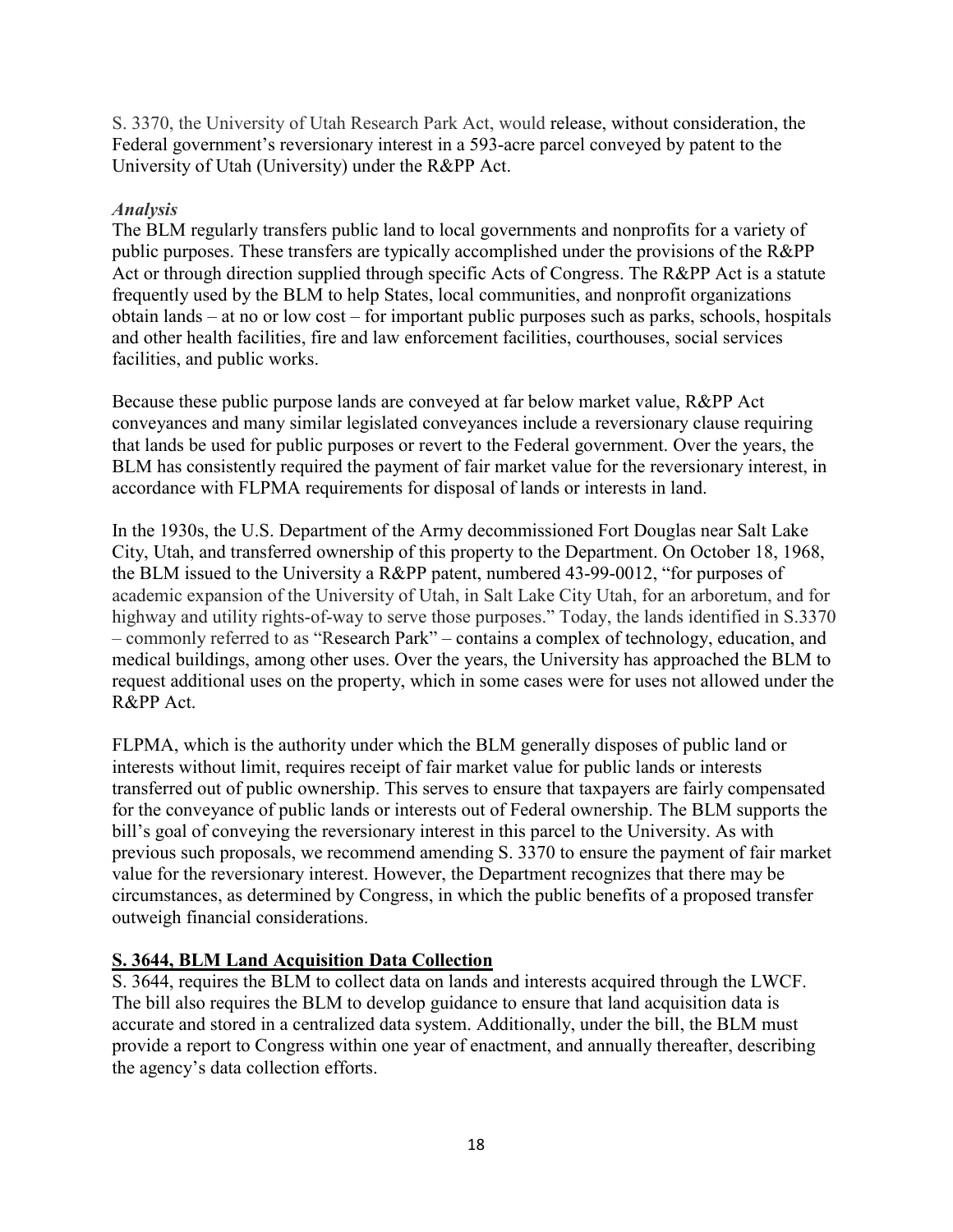#### *Analysis*

The LWCF was established by Congress in 1964 to fulfill a bipartisan commitment to safeguard natural areas, water resources, and cultural heritage, and to provide recreation opportunities for all Americans. The BLM is committed to transparency and accessibility regarding decisions about LWCF acquisition projects and how they support specific conservation, recreation, and related projects that enhance management of and public access to existing public lands and resources. In response to recommendations from a May 2019 GAO report, the BLM is continuing to take steps to collect centralized data on the lands and interests it obtains using the LWCF and improve our ability to track lands acquired using LWCF funds.

The BLM appreciates the Sponsor's interest in ensuring transparency for this important program and notes that LWCF land acquisition data is currently available to the public and meets the intent of S. 3644. An interactive web map of BLM's LWCF acquisitions may be viewed on the BLM.gov website:

[https://blm-](https://blm-egis.maps.arcgis.com/apps/webappviewer/index.html?id=939554120e1947be8370437e637885ac)

[egis.maps.arcgis.com/apps/webappviewer/index.html?id=939554120e1947be8370437e637885ac](https://blm-egis.maps.arcgis.com/apps/webappviewer/index.html?id=939554120e1947be8370437e637885ac) 

The data includes the acquisition fund used, the acres and interest acquired, the appraisal value, the payment made, and links to photos of the property. The public may also download geospatial data there as well:

[https://gbp-blm-egis.hub.arcgis.com/datasets/BLM-EGIS::blm-natl-land-and-water](https://gbp-blm-egis.hub.arcgis.com/datasets/BLM-EGIS::blm-natl-land-and-water-conservation-fund-lwcf-polygons/about)[conservation-fund-lwcf-polygons/about.](https://gbp-blm-egis.hub.arcgis.com/datasets/BLM-EGIS::blm-natl-land-and-water-conservation-fund-lwcf-polygons/about)

The BLM further notes that the Great American Outdoors Act (P.L. 116-152) requires Federal agencies to include detailed account, program, and project allocations for LWCF deposits as part of the annual budget submission to Congress. We would like to work with the Sponsor to clarify their intent regarding the potentially duplicative reporting requirement under the bill.

## **S. 4062, Helping Open Underutilized Space to Ensure Shelter (HOUSES) Act**

S. 4062, the HOUSES Act, would amend the FLPMA to authorize the conveyance of public lands to state or local governments for residential development, open space, green space, and allowable community amenities. Under the bill, a state or local government may nominate parcels of public lands for the Secretary of the Interior's consideration for residential development. The bill prohibits the Secretary from considering whether other adjacent lands could prudently or feasibly be used for the same purposes. It also specifies that up to 15 percent of the nominated lands may be used for commercial purposes.

In addition, the bill requires the sale price of nominated public land parcels to follow a Payment in Lieu of Taxes (PILT)-discounted formula reducing the fair market value of the lands. The gross proceeds of the sale of public lands would be available to the Secretary, subject to appropriations, for capital improvements in national parks, hazardous fuels treatments and wildfire prevention, development of public water infrastructure on Federal lands, and restoration of critical habitat.

#### *Analysis*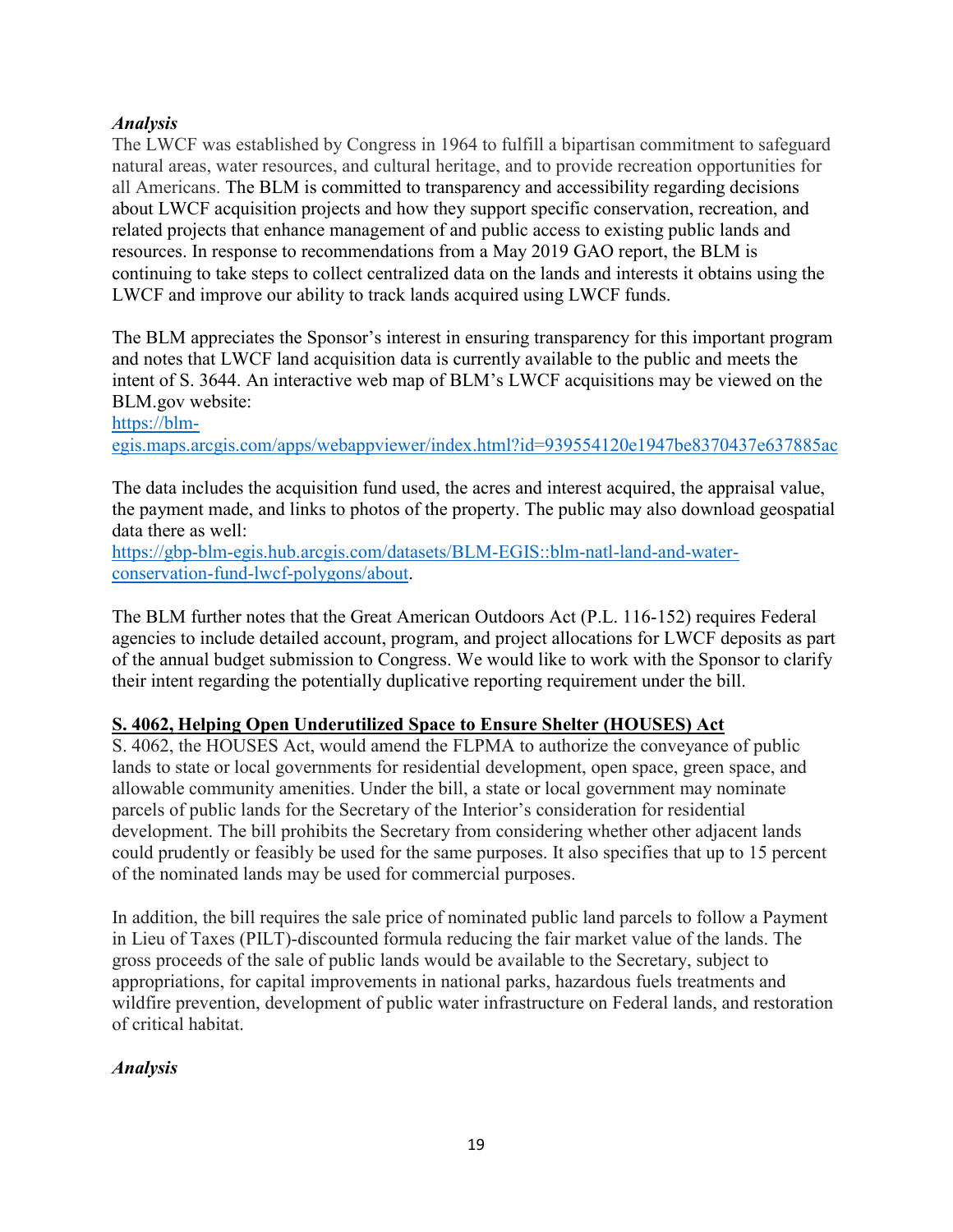FLPMA set a national policy to retain the public lands in Federal ownership and guides the BLM's multiple use and sustained yield mandate. The BLM opposes the bill because S. 4062 would undermine these foundational principles by requiring the BLM to sell land without sufficient evaluation of the values to the public or to future generations, or sufficient compensation to the American taxpayer.

Under FLPMA, public lands may be identified as potentially available for disposal through the BLM's land use planning process. Lands that are identified as eligible for disposal in a RMP generally require site-specific analysis prior to disposal to identify special circumstances that may act as impediments to disposal—such as the presence of threatened or endangered species, cultural or historic resources, mining claims, mineral leases, rights-of-way, hazardous materials, or grazing permits—and must also be appraised before a decision on disposal can be made. Furthermore, because land use plans may be decades old, lands identified as potentially available for disposal in an RMP may be found later to be unsuitable because of new circumstances such as solar or wind energy development, a new conservation designation, oil and gas leasing, the listing of new threatened and endangered species, the establishment of rights-of-way, or other encumbrances.

Section 203 of FLPMA allows BLM to sell public lands provided specific disposal criteria are met. The proceeds from sales are deposited into the General Fund of the Treasury. Typically, these sales have been for low value lands or lands that are difficult or uneconomic to manage, such as isolated parcels surrounded by private land. Land sales conducted under FLPMA occur at the discretion of the Secretary and are made at fair market value in accordance with Federal law.

The BLM also regularly leases and conveys lands to local governments and nonprofit entities for a variety of public purposes. These leases and conveyances are typically accomplished under the provisions of the R&PP Act or through direction supplied by specific Acts of Congress. Such direction allows the BLM to help States, local communities, and nonprofit organizations obtain lands for public purposes at nominal cost. As a matter of policy, the BLM generally supports these legislative conveyances at nominal cost if the lands are appropriate for disposal, will be used for public purposes consistent with the R&PP Act, and if the conveyances include reversionary clauses to enforce this requirement.

Additionally, the Federal Land Transaction Facilitation Act (FLTFA) allows the BLM to sell public lands identified for disposal through the land use planning process and retain the proceeds from those sales in a special account through the Treasury. These funds can then be used by the BLM to acquire lands with high conservation or recreation value, or interests therein, from willing sellers.

The BLM notes some of the eligible projects described in S. 4062 can already be achieved under existing authorities provided under FLPMA and the R&PP Act, such as the transfer of public lands to a State or local government for open space, green space, or certain community amenities and infrastructure. As mentioned, the BLM generally supports the conveyance of public lands when such conveyances are in the public interest and consistent with publicly approved land use plans. However, as discussed further below, the BLM cannot support S. 4062.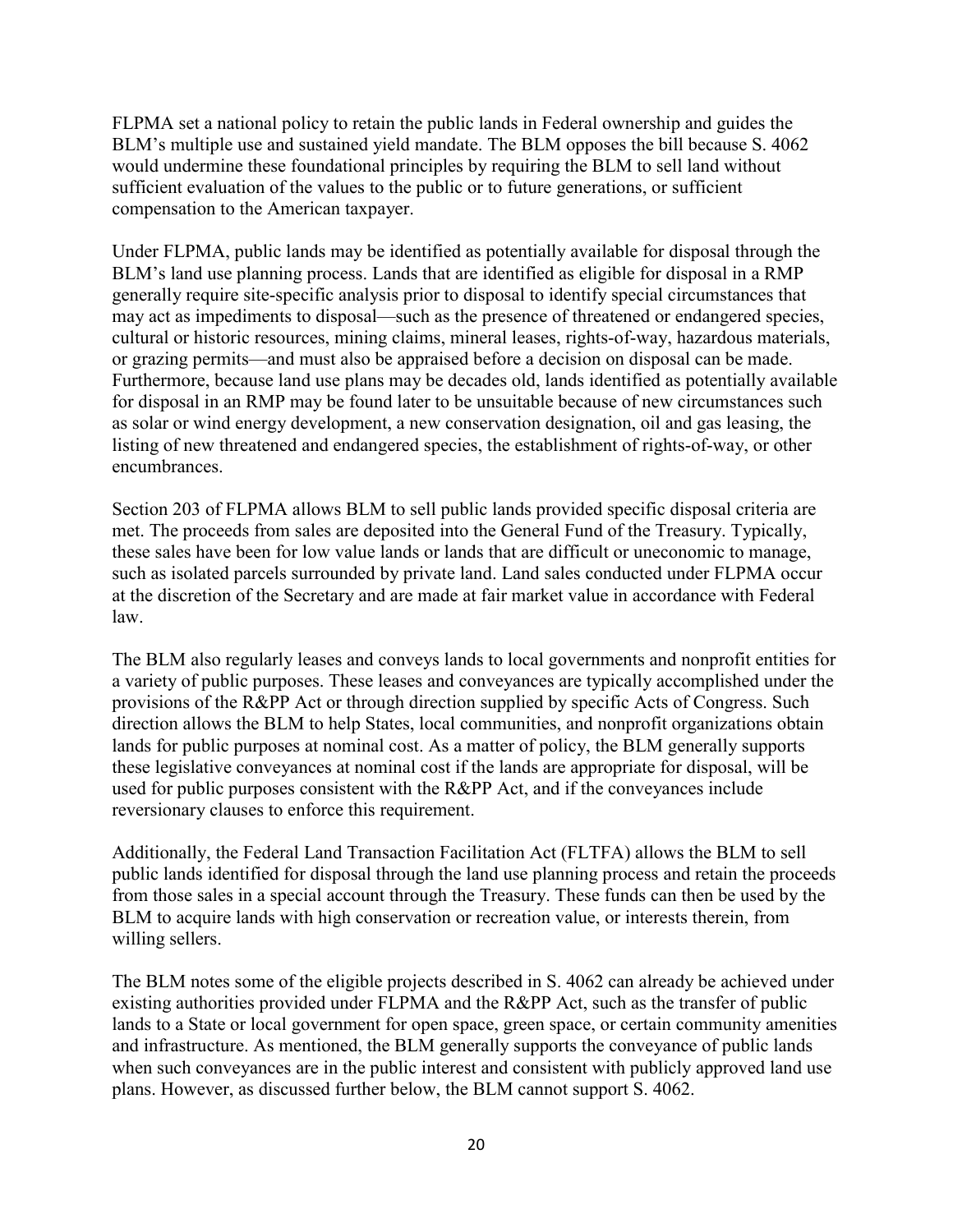#### **Conditions for Nominating Lands for Sale**

Section 2 of S. 4062 amends Section 203 of FLPMA by adding a new subsection that outlines the nomination process by which States and local governments could select BLM-administered public lands within their boundaries for sale for residential and commercial purposes. Under this process, these entities may nominate one or more tracts except for selecting lands that are defined in the bill as "federally protected lands." While there is no discernable limit to the number of tracts these entities may nominate, Section 2(h)(3)(C)(ii) of the bill appears to limit the size of an individual tract to 640 acres. The BLM notes that the list of "federally protected lands" in the bill omits special designations and protections for public lands developed through the land use planning process, such as areas of critical environmental concern and lands with wilderness characteristics, as well as all lands within the National Landscape Conservation System.

#### **Eligibility Requirements for Sales of Nominated Lands**

Section 2 also specifies the requirements for an eligible project under the bill, and requirements by which the Secretary must review the projects. Under the bill, the Secretary would be required to promulgate new regulations to carry out the amendment to FLPMA within 180 days of the bill's enactment and finalize the regulations within one year. Subparagraphs  $(C)$ ,  $(D)$ , and  $(E)$  of the bill describe the percentages of lands that projects may use for residential, commercial, and industrial purposes; restrictions on density of housing; the acreage limit of individual residential lots; and conditions for commercial development on the nominated public land tracts. Regarding the eligible project requirements, the BLM notes these provisions pertaining to the zoning of residential and commercial lands in local jurisdictions is well outside of the Bureau's purview and authority under FLPMA. Decisions regarding how communities' zone residential and commercial uses is best determined by local governments, not the BLM.

#### **Requirements for Secretary's Oversight of Land Sales**

Under the bill, the Secretary would be responsible for reviewing nominations of public lands to be sold. S. 4062 directs the Secretary to prioritize proposals that use public lands to address "housing shortages" over any other use of the lands, except for protecting prior existing rights. The bill prohibits the Secretary from considering whether such housing shortages could be prudently or feasibly addressed on lands other than the nominated public land. Further, the BLM notes the provisions in S. 4062 requiring the Secretary to oversee the compliance of a State or local government's residential or commercial development project would not be possible to enforce. Once a parcel of public land has been sold out of Federal ownership, there is no authority under FLPMA or other Federal law allowing the Secretary to regulate the use of that land. We are concerned that attempts to enforce compliance of the terms of a proposal authorized under S. 4062 would likely result in legal challenges and significant costs to the Federal government, especially if residential housing has been built and occupied.

#### **Compliance Requirements Process for Nominated Lands**

The bill requires the Secretary to consider a nominated tract of public land that is identified as eligible for disposal under any applicable law as automatically approved for sale. Nominated public lands that are not identified as eligible for disposal must be reviewed and a determination made regarding their approval or disapproval for sale within a year. If the review process is not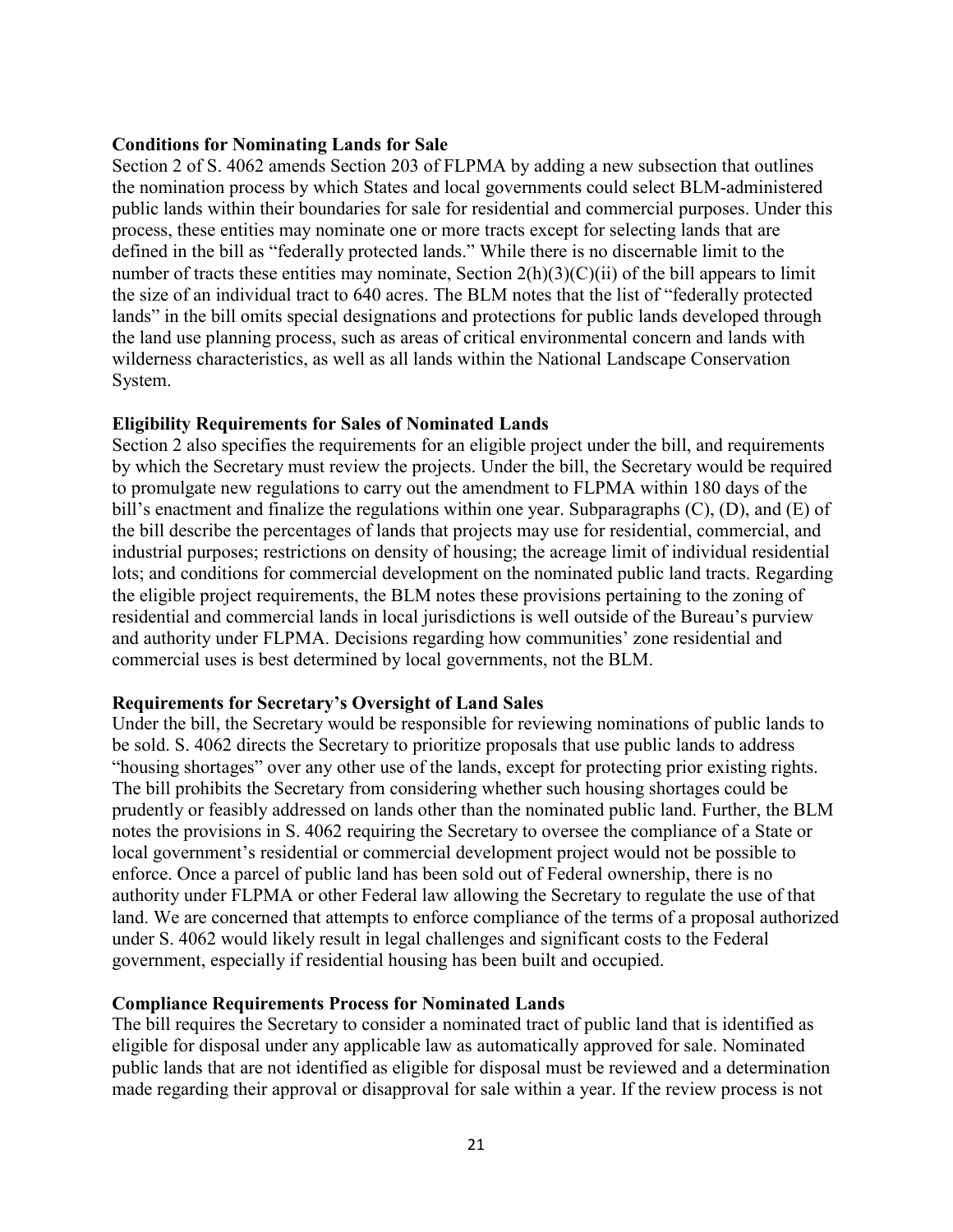completed within one year, the conveyance would be considered approved. As discussed above, before the BLM takes any action on lands identified as potentially suitable for disposal, appropriate reviews and clearances in accordance with the NEPA and other Federal laws, along with cadastral surveys and appraisals to determine fair market value are conducted. Additionally, based on our experience, we believe the timeframes provided in S. 4062 are insufficient to review and finalize the necessary environmental documents, adjudicate existing encumbrances, conduct appraisals, complete cadastral surveys and legal descriptions, and prepare title documents. Further, the automatic approval provisions in S. 4062 would prevent the Bureau from meeting its obligations for public engagement and thorough environmental review in the sale of public lands.

In addition, we are concerned that one year may not be sufficient to complete analysis of any historic and sacred sites as required under the Native American Graves Protection Act and the National Historic Preservation Act (NHPA). The Administration is committed to strengthening the involvement of Tribal Nations in the Federal policies and actions that affect Tribal communities.

#### **Discounted Price for Land Sales**

S. 4062 as written, also undermines a bedrock principle under FLPMA: that American taxpayers receive fair market value for the use of their public lands and resources. Under the bill, lands nominated for sale and approved for conveyance would be subject to reduced pricing based on a formula described under 31 U.S.C. 69 (PILT). The BLM believes land sales should allow for competitive or modified competitive bidding consistent with 43 CFR 2710, and afford the Secretary full discretion to determine whether a sale is in the public interest and consistent with approved RMPs.

#### **State Approvals for Land Conveyances**

Likewise, S. 4062 would disrupt the existing coordination framework under FLPMA between the Federal government and States or local governments by restricting the Secretary from executing a conveyance proposed under this new subsection without written approval from the Governor of the State. Under FLPMA and its implementing regulations, the BLM works in partnership with State, local, and Tribal governments, as well as the public, to manage public lands and resources. Before any land is sold, a notice is published in the Federal Register and advertised in local media. Notices are also sent to the Governor of the State where the land is located, to appropriate local officials, and to interested parties, not less than 60 days prior to sale. The purpose of this notification is to give State and local governments involved an opportunity to amend zoning or other regulations to take into account the impending change in land status. We believe the special role of States and other non-Federal government entities in the administration of public lands should be preserved in its current form; and object to the provisions of S. 4062 that would subordinate the authority of the Federal government to execute land sales to State approval.

#### **Disposition of Proceeds**

Finally, S. 4062 specifies how the gross proceeds from the sale of public lands under this legislation would be used. While the BLM does not necessarily object to the specified uses of the gross proceeds for activities on Federal lands under the bill, we believe these proceeds should be deposited into the FLTFA Federal Land Disposal Account. The BLM notes this existing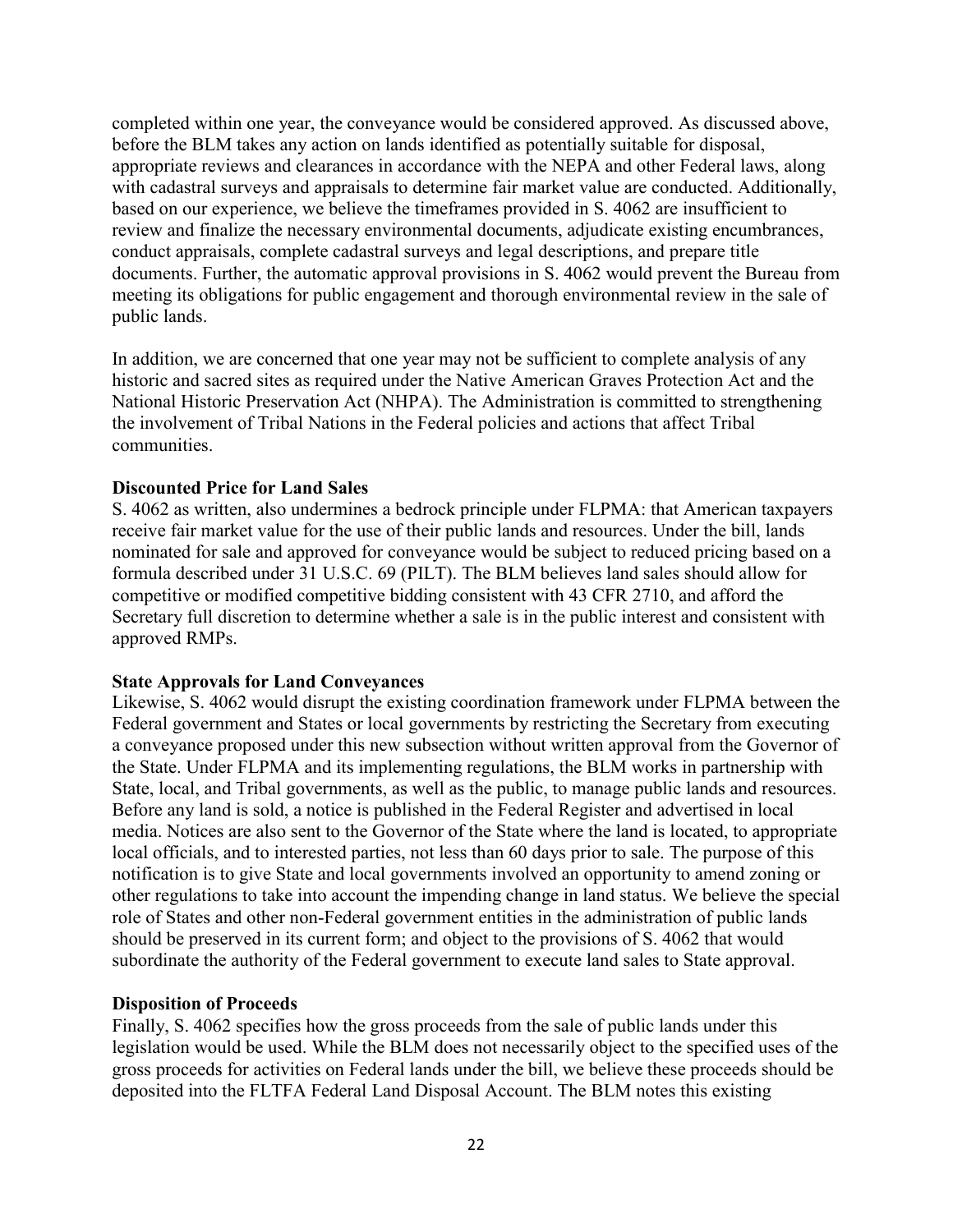Treasury account and authority allows the Bureau, the USFS, the NPS, and the FWS to use those funds to acquire non-Federal lands that improve manageability of existing public lands, contain exceptional resources, and improve public access for recreation. Also, the provision giving States the gross proceeds of a sale of Federal land conflicts with BLM's longstanding policy and practice of ensuring that American taxpayers are fairly compensated for the removal of public lands from Federal ownership.

#### **S. 4080, Berryessa Snow Mountain National Monument Expansion Act**

S. 4080, Berryessa Snow Mountain National Monument Expansion Act, would add approximately 3,900 acres of land managed by the BLM to the Berryessa Snow Mountain National Monument in Lake County, California. Befitting the area's cultural significance to the many Tribes in this region, the bill renames the area commonly known as "Walker Ridge" to Condor Ridge, or Molok Luyuk in the Patwin language. The bill directs the Board of Geographic Names and the BLM to formally change all references in law, map, regulation, or other records to reflect the name change.

The bill (Section 4) also directs the BLM and the USFS to complete a comprehensive management plan for the National Monument within one year of enactment. It requires the agencies to consult with affected Federally recognized Indian Tribes on the development of the monument plan and to establish parameters for continued meaningful engagement in subsequent management decisions.

Finally, S. 4080 (Section 5) provides opportunities for the BLM and the USFS to enter into cooperative agreements and other financial partnership instruments with Federally recognized Indian Tribes for management of the National Monument.

## *Analysis*

The Berryessa Snow Mountain National Monument was established by President Obama's Presidential Proclamation 9298 on July 10, 2015, in order to protect its rich biodiversity, including rare endemic species, unique serpentine outcrops, relic prairies, and riparian habitats. In addition to providing essential habitat for fish and wildlife, the area is important for scientific study, prehistoric and historic preservation, and exceptional outdoor recreational opportunities. The lands within the national monument are some of the most scenic in northern California, ranging from rolling oak-studded hillsides to steep canyons and ridgelines with expansive views. These lands retain deep cultural significance for roughly two dozen Federally recognized Indian Tribes who inhabited them for at least the last 11,000 years.

Encompassing more than 330,000 acres of public land, the Berryessa Snow Mountain National Monument is jointly managed by the BLM (approximately 133,000 acres) and the USFS (approximately 197,000 acres). The addition of Molok Luyuk to the Berryessa Snow Mountain National Monument as outlined in S. 4080 aligns with the Administration's conservation goals, and the Department supports the bill.

The BLM would like to work with the Sponsor on a few modifications including extending the timeframe outlined in S.4080 to complete the comprehensive management plan for the monument. The BLM notes that thoughtful and deliberative land use planning efforts can take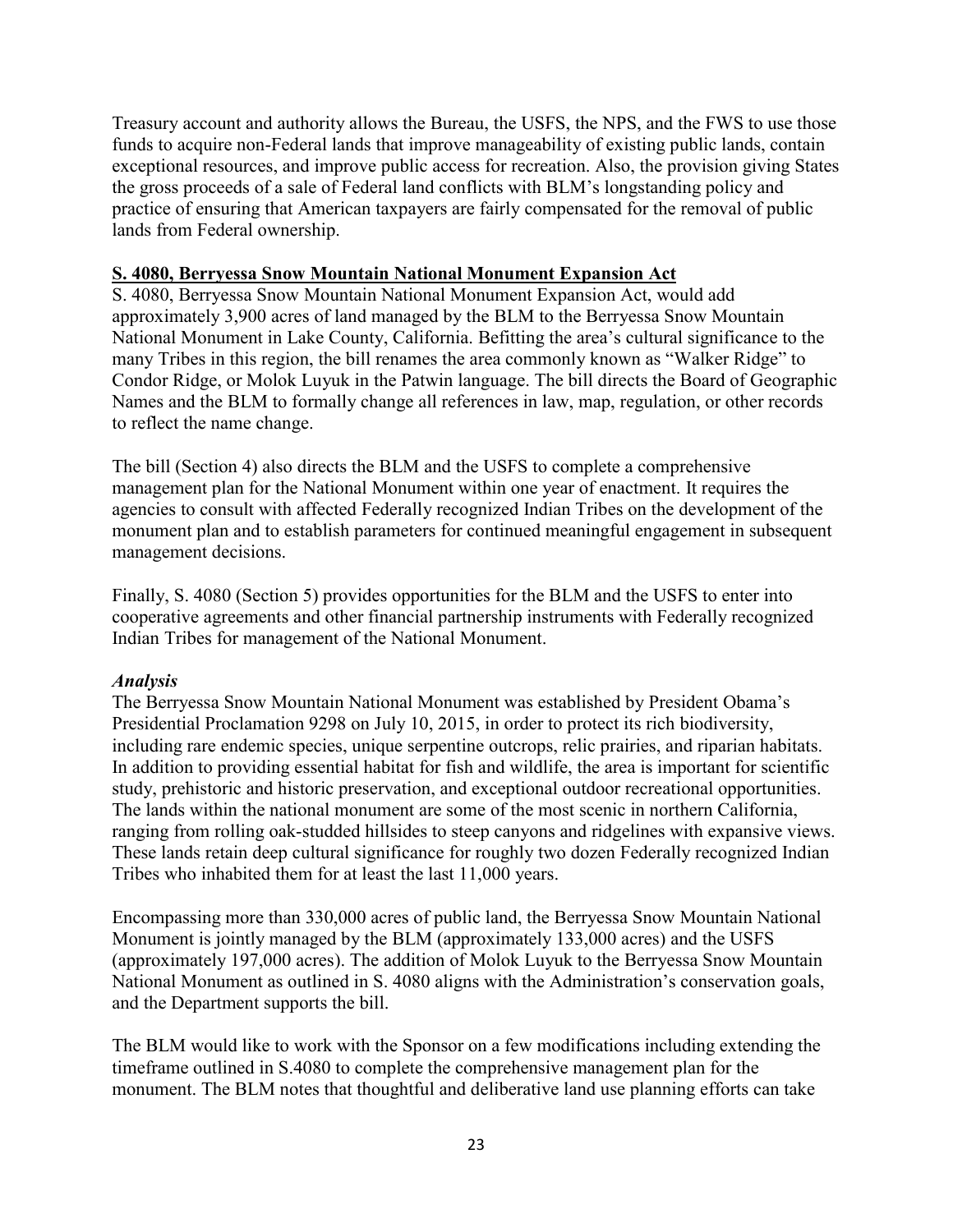several years to complete, including public involvement and fulfilling requirements under the NEPA and each agencies' planning regulations. Including more achievable timelines would allow for robust public comment and coordination with Tribes through the planning process.

The Department appreciates the bill's direction to continue to work with Federally recognized tribes for the management of the National Monument. Since its establishment, both the BLM the USFS have worked to carefully manage the objects and values identified in Presidential Proclamation 9298. The agencies have held several community conversations to gather public input and build a shared vision for stewardship of the monument, including a workshop held in January with the Yocha Dehe Wintun Nation, where the BLM discussed projects and possible collaboration with the Tribe. Additionally, the BLM has created and filled a new Tribal Liaison position in California to facilitate consultation and collaboration with Tribes.

The BLM notes this aspect of the bill aligns with the Administration's efforts to strengthen opportunities for Tribal engagement in the management of Federal lands. In January 2021, President Biden established his commitment to strengthen nation-to-nation relationships in his Presidential Memorandum on Tribal Consultation and Strengthening Nation-to-Nation Relationships. Consultation and collaboration are essential for Tribal governments to shape decisions for the protection of sacred sites and traditional cultural properties, conservation of native plants and wildlife, recreation, and other uses and values of the monument.

Furthermore, President Biden recently built upon this commitment in announcing that the Department the USDA created the "Tribal Homelands Initiative." Through a joint Secretarial Order 3403, the two Departments codified a policy to facilitate agreements with Tribes to collaborate in the co-stewardship of Federal lands and waters. Moreover, the Departments have also entered into a memorandum of understanding signed by eight agencies, which will increase collaboration with Tribes to ensure stewardship and access to sites, and incorporate traditional ecological knowledge into management, treatment, and protection procedures. The Administration recognizes and affirms that the United States' trust and treaty obligations are an integral part of each Department's responsibilities for managing Federal lands.

## **S. 4227, Excluding Certain Federal Minerals from Federal Drilling Permit Requirements**

S. 4227 eliminates the requirement that an oil and gas operator submit to the BLM a Federal Application for Permit to Drill (APD) in instances where there is non-Federal surface estate and where the subsurface mineral estate is less than 50 percent Federal in drilling and spacing units. Under the bill, a state would be required to provide the Secretary of the Interior a copy of the state approved drilling permit within 45 days of approval. Without a Federal permit, the NEPA, NHPA, and Endangered Species Act requirements for the exploration, development, or production of oil and gas would no longer apply. S. 4227 also states that nothing in the bill alters the amount of royalties due to the United States from production of Federal oil and gas.

#### *Analysis*

The BLM opposes the modifications to the oil and gas permitting process outlined in S. 4227. Since taking office through April 2022, this Administration has approved more than 4,700 APDs, leaving industry with more than 9,000 approved APDs available for drilling. The total review time for APDs has also decreased by more than 40 percent since 2011.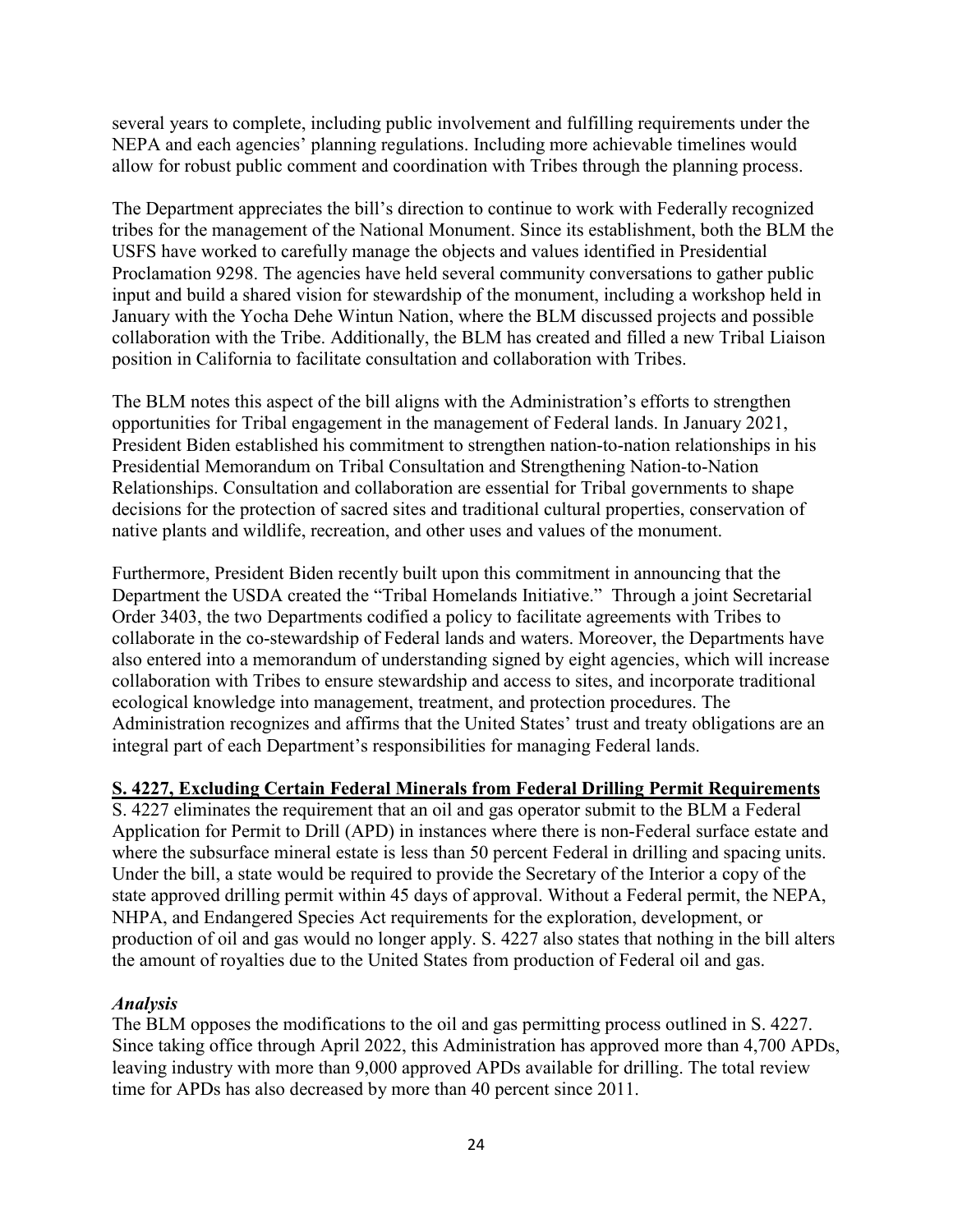The Department has concerns that S. 4227 would remove the Secretary's discretion to ensure that oil and gas operations are conducted safely, are following all applicable environmental laws, and are consistent with the BLM's multiple use and sustained yield mandate under the FLPMA. Essentially, the bill would transfer Federal decision-making authority to the State. By requiring the state to merely notify the Secretary within 45 days of the State's approval of an APD, S. 4227 would eliminate the Secretary's existing discretion with respect to these approvals, which would be a significant change from current law that would undermine the BLM's core responsibility to ensure that permitted and regulated activities occurring on Federal lands are in compliance with Federal requirements designed specifically to protect the environment, nearby communities, other landowner interests, and taxpayers.. The provision would not allow the Secretary to withhold approval, where appropriate, nor does it contain any requirement for the proponent's request to be fully complete prior to submission.

The APD is the important final step in the Federal oil and gas development process before development can occur. The bill fails to address several key oversight roles the BLM plays in ensuring that Federal minerals – and that lands that are used to access them – are protected as the mineral resources are developed, nor does it allow for inspection and enforcement to verify production. The BLM has robust drilling and production standards that are applied to all wells that intersect Federal minerals. Without these Federal drilling standards – including those related to blowout preventer tests and cementing and casing requirements – the BLM has concerns for the protection of water zones and other potential risks that would result from the bill. Any shortcomings resulting from a state's permitting process would inappropriately leave Federal taxpayers responsible for obligations created by the state.

Further, During the APD review, the BLM is required to complete a site-specific environmental analysis of the permitting action, which does not generally occur in the BLM's land use planning process or in the leasing analysis. Additionally, during this process, the public has their final opportunity to engage in the decision-making process, which helps the BLM identify public health and safety concerns and other potential resource conflicts related to a proposed drilling action on resources owned by the public. S. 4227 would take away important public involvement, where Federal, state, Tribal, and local entities participate in the environmental review process through the posting of APDs on the BLM national public database and within the responsible field office.

If enacted, S. 4227 would require the state to approve all APDs within drilling and spacing units with less than a 50 percent Federal mineral interest. The BLM notes that there are units where individual wells could be more than 50 percent Federal minerals, and these wells would also not require a Federal APD. As a result, the bill could potentially apply to significantly more APDs than the Sponsors intended.

## *In addition to the BLM testimonies above, the Department submits the following two statements from the U.S. Geological Survey and the Bureau of Ocean Energy Management:*

# **S. 2568, Open Access Evapotranspiration Data Act**

S. 2578, the Open Access Evapotranspiration Data Act (OpenET), would require the Secretary of the Interior, acting through the Director the U.S. Geological Survey (USGS), to establish an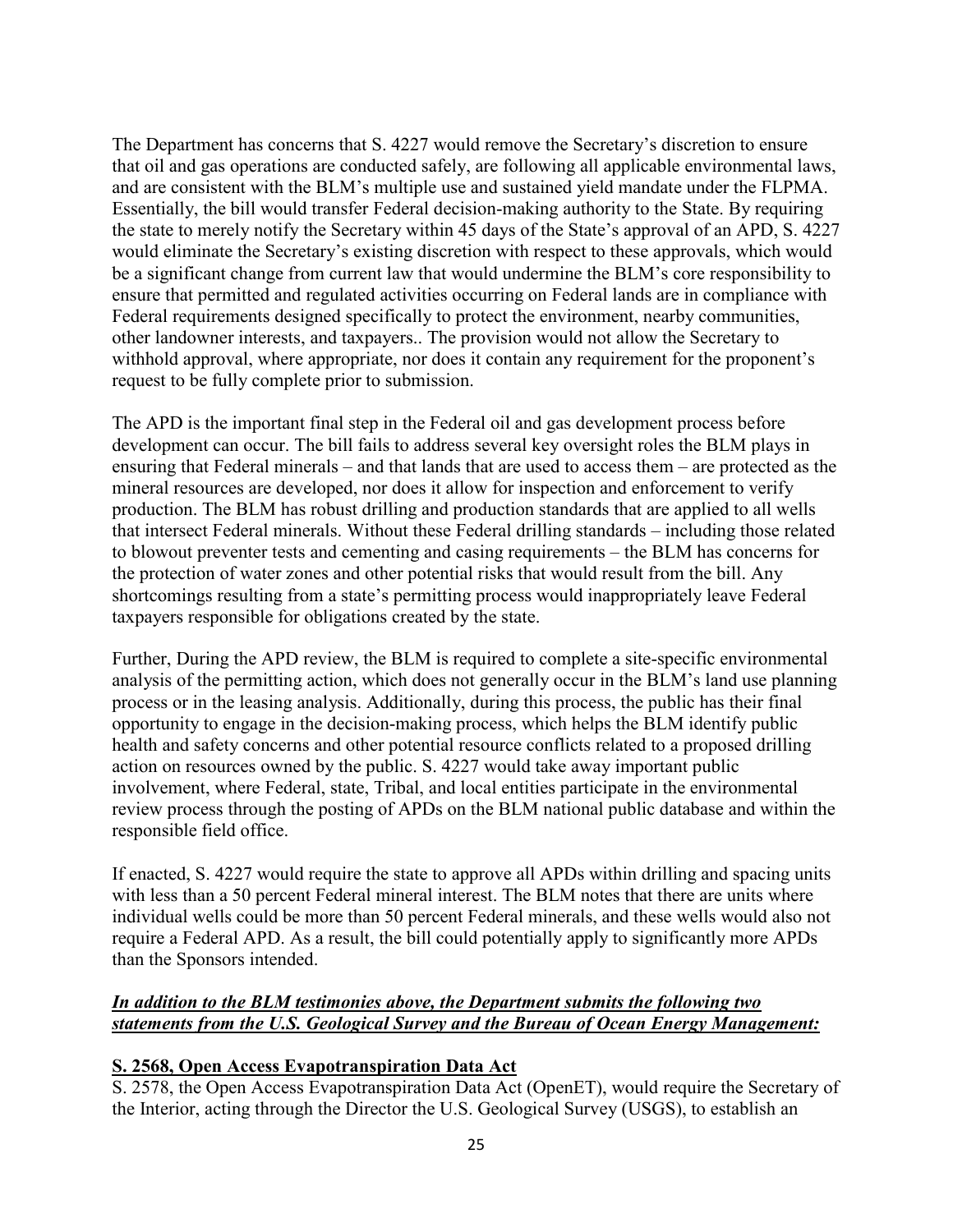OpenET Data Program to operationally deliver satellite-based, field-scale estimates of evapotranspiration (ET) to advance the quantification of evaporation and consumptive water use to sustain and enhance water resources in the United States.

The bill specifies various duties and components of the OpenET Data Program which include that the USGS evaluate, use and modify sources of satellite-based ET data based on best available science and technologies, along with coordinating and consulting with relevant Federal agencies and partners. Program partners are defined as institutions of higher education, State agencies, nongovernmental organizations and the private sector.

Furthermore, in carrying out the program, the Secretary would support the development and maintenance of ET data and software systems, and associated research and development that are reflective of best available science.

#### *Analysis*

The Department is supportive of continuing research to improve reporting of ET data. The value of improved ET reporting is widely understood in the water resources science and management community. Accurate information on ET is required to balance water supply and water demand in a watershed and ensure that adequate water supplies for multiple uses are available over time. The USGS has actively engaged with an OpenET team to help develop and test a prototype system. This engagement has provided USGS with unique insights into the program and its potential as well as current limitations.

Sections 4(a) and (b) of the bill authorize the Department to advance the quantification of evaporation and consumptive water use as well as provide data users with field-scale estimates of evapotranspiration data across large landscapes over certain periods of time. Although the Department is supportive of improving ET reporting at the national scale, we would like to work with the Committee to ensure that we can responsibly plan efforts to expand beyond the reporting currently being done as part of the OpenET consortium's pilot effort for irrigated lands in the West. Specifically, the Department believes that satellite-based methods of determining ET values should be combined with other types of ET estimation methods that can validate and augment satellite-based delivery of nationwide ET data.

Section 4(f) of the bill would require USGS to enter into cooperative agreements with and provide non-reimbursable cost share to unspecified program partners for operational delivery. This is a productive way to research and test the applicability of various methods for estimating ET; however, relying on these partners to continually deliver ET data as part of a plan to operationally deliver ET data nationally is uncertain for the long term. External partners are an important contributor to researching potential techniques and methods, but the responsibility for operational delivery, and the mechanisms with which to do so, should belong to USGS to ensure long-term continuity and success.

Section 5 of the bill requires a status update on the operational incorporation of program data into modeling, water planning, and reporting efforts of relevant Federal agencies no later than 4 years after enactment. Given that the research-to-operations timeline would take 3-5 years, the Department would like to work with the Committee to extend the status report timeline to 5 years